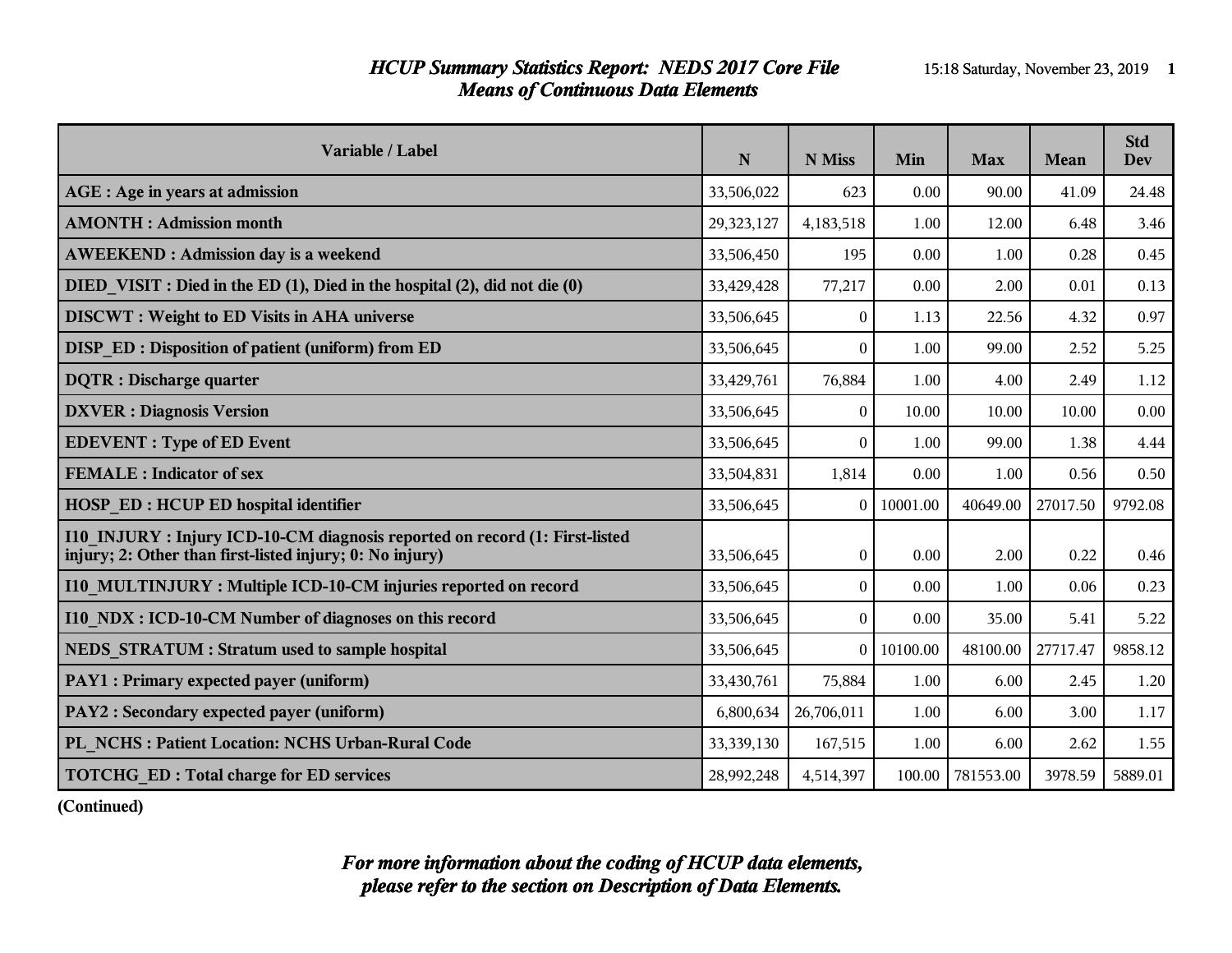# *HCUP Summary Statistics Report: NEDS 2017 Core File* 15:18 Saturday, November 23, 2019 2 *Means of Continuous Data Elements*

| Variable / Label                                                            | N          | N Miss   | Min      | <b>Max</b> | Mean    | <b>Std</b><br>Dev |
|-----------------------------------------------------------------------------|------------|----------|----------|------------|---------|-------------------|
| <b>YEAR</b> : Calendar year                                                 | 33,506,645 | $\Omega$ | 2017.00  | 2017.00    | 2017.00 | $0.00\,$          |
| ZIPINC QRTL: Median household income national quartile for patient ZIP Code | 32,940,527 | 566.118  | $1.00 -$ | 4.00       | 2.20    | 1.09              |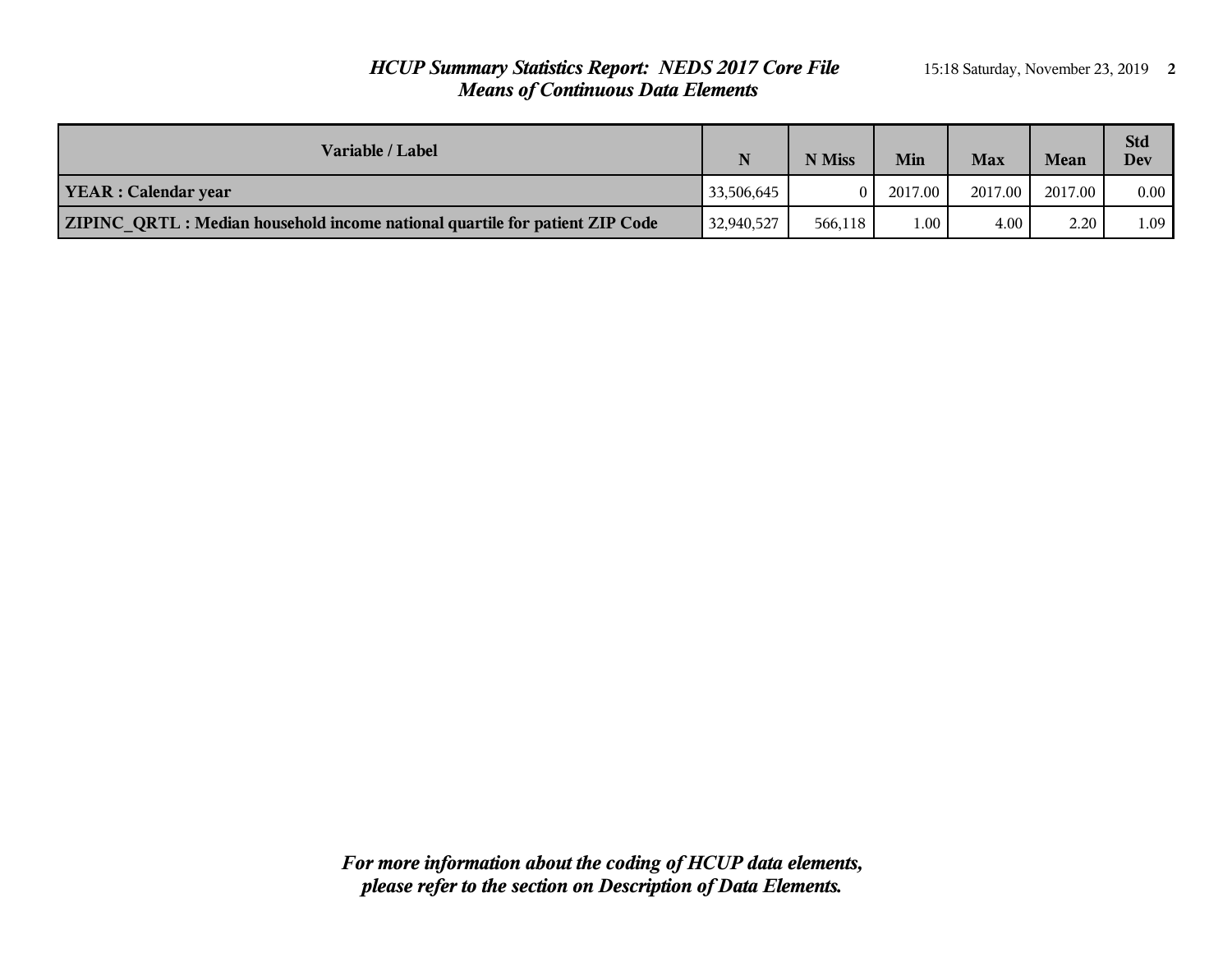| <b>AGE</b>           | Frequency | Percent |
|----------------------|-----------|---------|
| $\therefore$ Missing | 283       | 0.00    |
| .C: Inconsistent     | 340       | 0.00    |
| $\overline{0}$       | 735,838   | 2.20    |
| 1                    | 591,807   | 1.77    |
| $\overline{2}$       | 640,684   | 1.91    |
| 3                    | 352,939   | 1.05    |
| $\overline{4}$       | 304,633   | 0.91    |
| 5                    | 288,469   | 0.86    |
| 6                    | 259,680   | 0.78    |
| $\overline{7}$       | 381,511   | 1.14    |
| 8                    | 230,312   | 0.69    |
| 9                    | 230,515   | 0.69    |
| 10                   | 225,786   | 0.67    |
| 11                   | 212,801   | 0.64    |
| 12                   | 340,854   | 1.02    |
| 13                   | 224,697   | 0.67    |
| 14                   | 240,179   | 0.72    |
| 15                   | 263,205   | 0.79    |
| 16                   | 390,566   | 1.17    |
| 17                   | 315,756   | 0.94    |
| 18                   | 381,066   | 1.14    |
| 19                   | 501,162   | 1.50    |
| 20                   | 416,469   | 1.24    |
| 21                   | 428,244   | 1.28    |
| 22                   | 699,501   | 2.09    |
| 23                   | 448,053   | 1.34    |
| 24                   | 459,662   | 1.37    |
| 25                   | 474,748   | 1.42    |
| 26                   | 480,956   | 1.44    |
| 27                   | 766,946   | 2.29    |
| 28                   | 471,451   | 1.41    |

#### *HCUP Summary Statistics Report: NEDS 2017 Core File Frequency Distribution for AGE*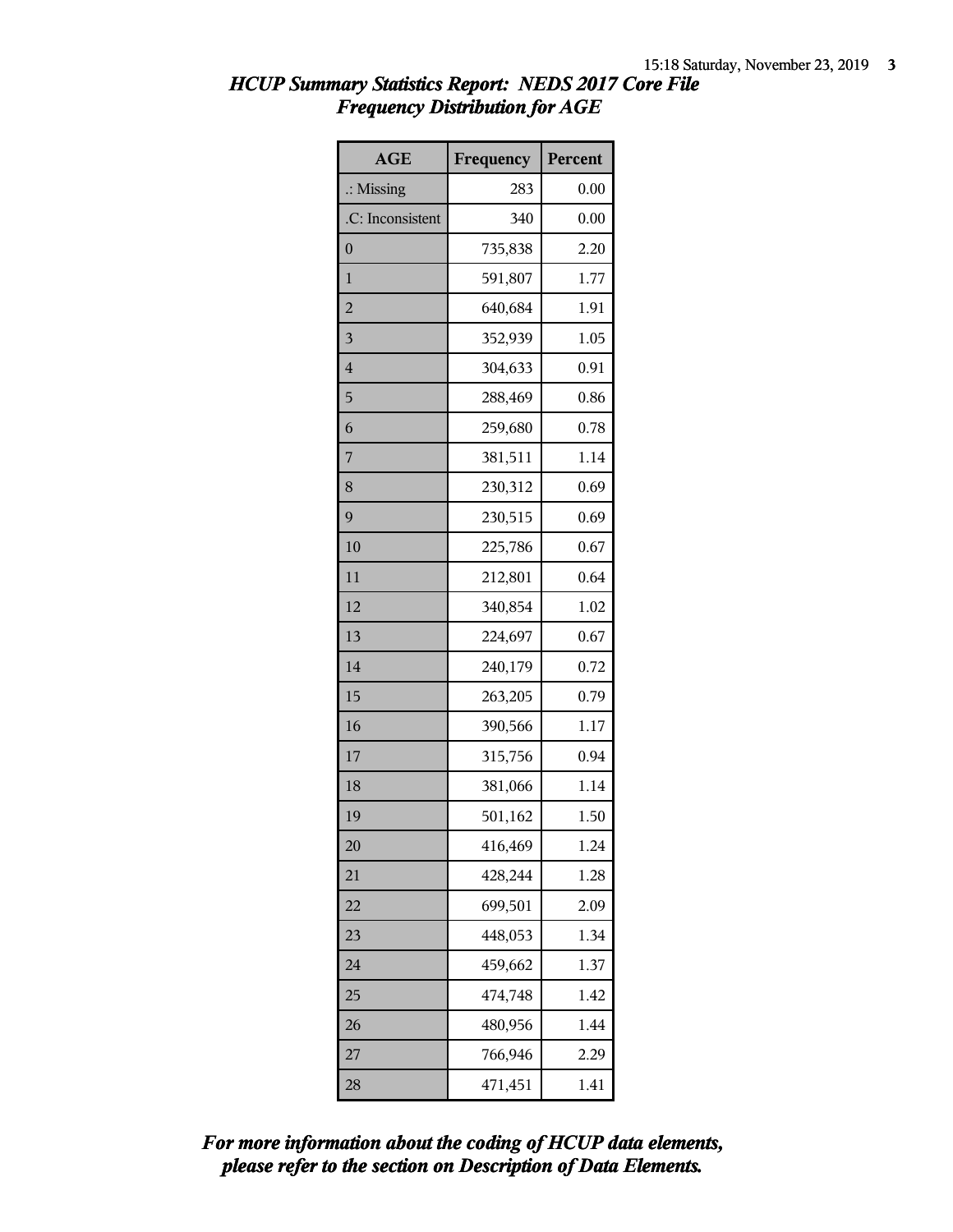| <b>AGE</b> | Frequency | Percent |
|------------|-----------|---------|
| 29         | 456,612   | 1.36    |
| 30         | 442,457   | 1.32    |
| 31         | 436,931   | 1.30    |
| 32         | 690,423   | 2.06    |
| 33         | 417,842   | 1.25    |
| 34         | 417,580   | 1.25    |
| 35         | 413,958   | 1.24    |
| 36         | 409,740   | 1.22    |
| 37         | 643,316   | 1.92    |
| 38         | 383,539   | 1.14    |
| 39         | 369,334   | 1.10    |
| 40         | 357,432   | 1.07    |
| 41         | 340,288   | 1.02    |
| 42         | 548,760   | 1.64    |
| 43         | 332,817   | 0.99    |
| 44         | 338,286   | 1.01    |
| 45         | 350,806   | 1.05    |
| 46         | 370,050   | 1.10    |
| 47         | 582,375   | 1.74    |
| 48         | 356,695   | 1.06    |
| 49         | 350,243   | 1.05    |
| 50         | 359,482   | 1.07    |
| 51         | 366,729   | 1.09    |
| 52         | 598,594   | 1.79    |
| 53         | 391,954   | 1.17    |
| 54         | 390,788   | 1.17    |
| 55         | 386,673   | 1.15    |
| 56         | 385,104   | 1.15    |
| 57         | 593,227   | 1.77    |
| 58         | 365,811   | 1.09    |
| 59         | 358,957   | 1.07    |

# *HCUP Summary Statistics Report: NEDS 2017 Core File Frequency Distribution for AGE*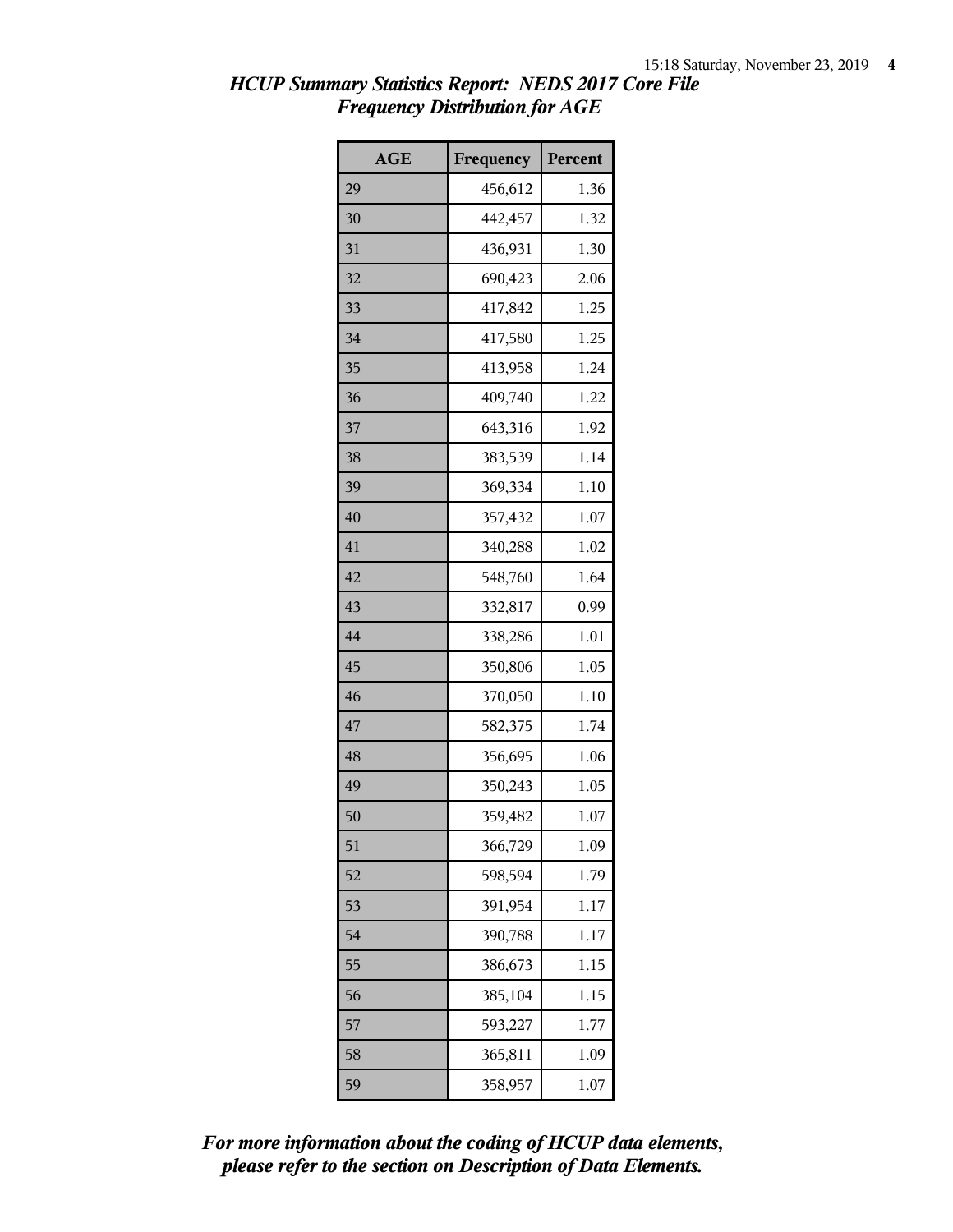| <b>AGE</b>  | Frequency | Percent |
|-------------|-----------|---------|
| 60          | 353,317   | 1.05    |
| 61          | 337,376   | 1.01    |
| 62          | 516,114   | 1.54    |
| 63          | 312,668   | 0.93    |
| 64          | 300,317   | 0.90    |
| 65          | 299,852   | 0.89    |
| 66          | 288,771   | 0.86    |
| 67          | 457,083   | 1.36    |
| 68          | 282,784   | 0.84    |
| 69          | 287,436   | 0.86    |
| 70          | 297,861   | 0.89    |
| 71          | 242,420   | 0.72    |
| 72          | 388,673   | 1.16    |
| 73          | 245,157   | 0.73    |
| 74          | 255,739   | 0.76    |
| 75          | 235,083   | 0.70    |
| 76          | 222,523   | 0.66    |
| 77          | 337,305   | 1.01    |
| 78          | 211,105   | 0.63    |
| 79          | 208,069   | 0.62    |
| 80          | 198,168   | 0.59    |
| 81          | 193,587   | 0.58    |
| 82          | 293,219   | 0.88    |
| 83          | 177,504   | 0.53    |
| 84          | 172,721   | 0.52    |
| 85          | 166,475   | 0.50    |
| 86          | 160,051   | 0.48    |
| 87          | 226,437   | 0.68    |
| 88          | 138,613   | 0.41    |
| 89          | 127,323   | 0.38    |
| 90 or older | 606,978   | 1.81    |

# *HCUP Summary Statistics Report: NEDS 2017 Core File Frequency Distribution for AGE*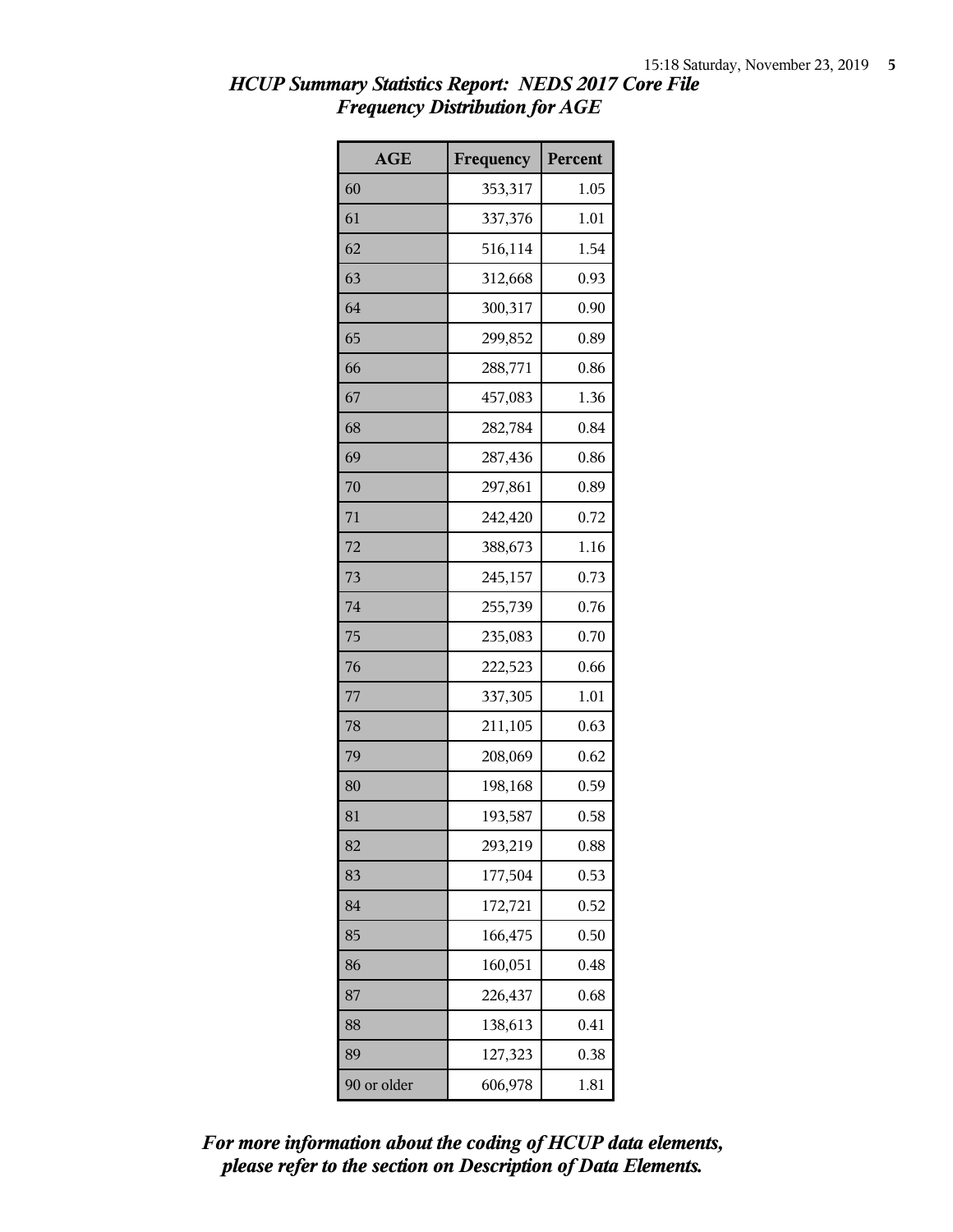| <b>AMONTH</b>        | Frequency   | Percent |
|----------------------|-------------|---------|
| $\therefore$ Missing | 4, 183, 518 | 12.49   |
| 1: January           | 2,544,828   | 7.59    |
| 2: February          | 2,337,814   | 6.98    |
| 3: March             | 2,523,978   | 7.53    |
| 4: April             | 2,426,998   | 7.24    |
| 5: May               | 2,514,134   | 7.50    |
| 6: June              | 2,368,710   | 7.07    |
| 7: July              | 2,459,951   | 7.34    |
| 8: August            | 2,444,464   | 7.30    |
| 9: September         | 2,414,902   | 7.21    |
| 10: October          | 2,438,521   | 7.28    |
| 11: November         | 2,359,744   | 7.04    |
| 12: December         | 2,489,083   | 7.43    |

# *HCUP Summary Statistics Report: NEDS 2017 Core File Frequency Distribution for AMONTH*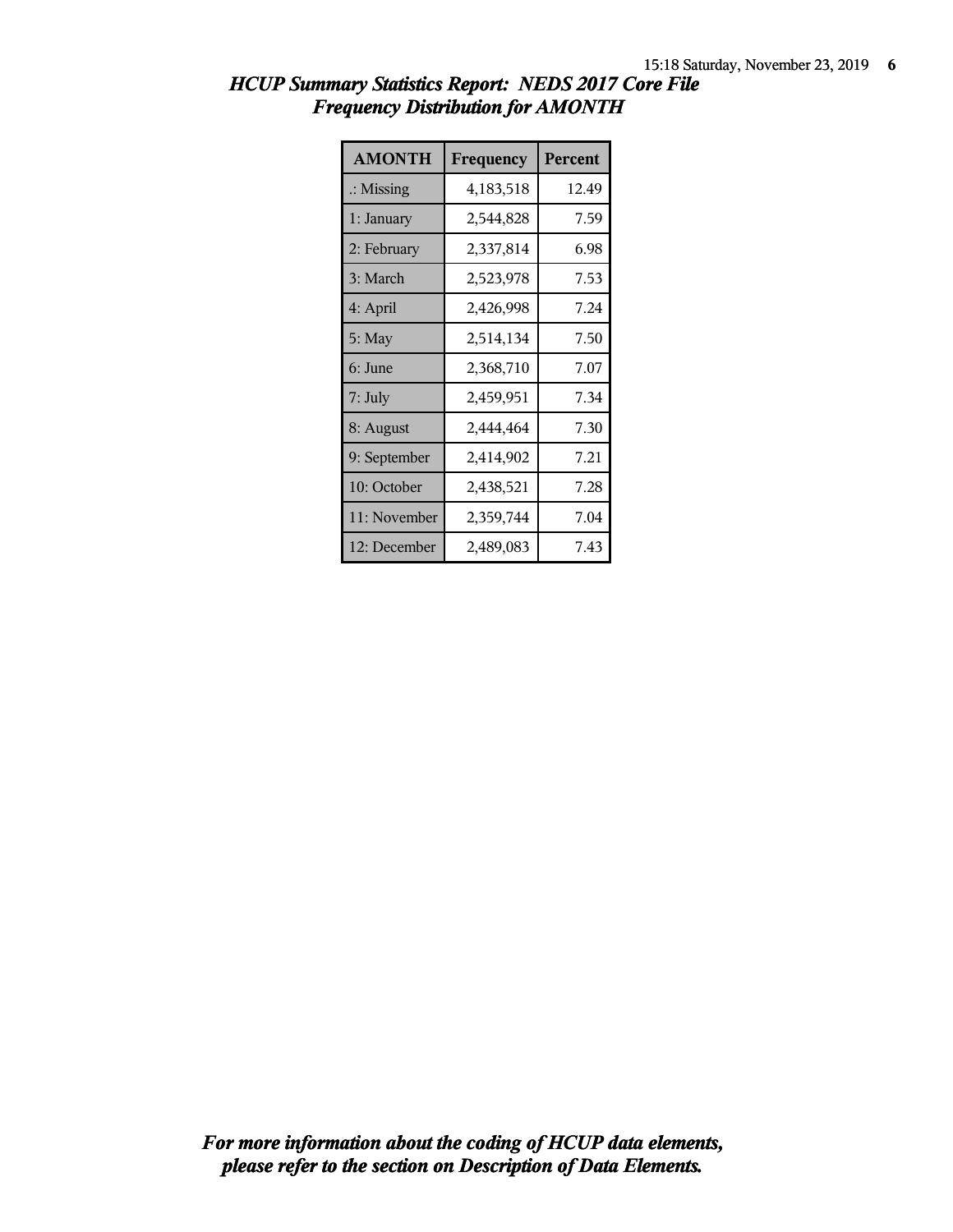| <b>AWEEKEND</b>      | Frequency  | Percent |
|----------------------|------------|---------|
| $\therefore$ Missing | 195        | 0.00    |
| 0: Monday-Friday     | 24,212,934 | 72.26   |
| 1: Saturday-Sunday   | 9,293,516  | 27.74   |

#### *HCUP Summary Statistics Report: NEDS 2017 Core File Frequency Distribution for AWEEKEND*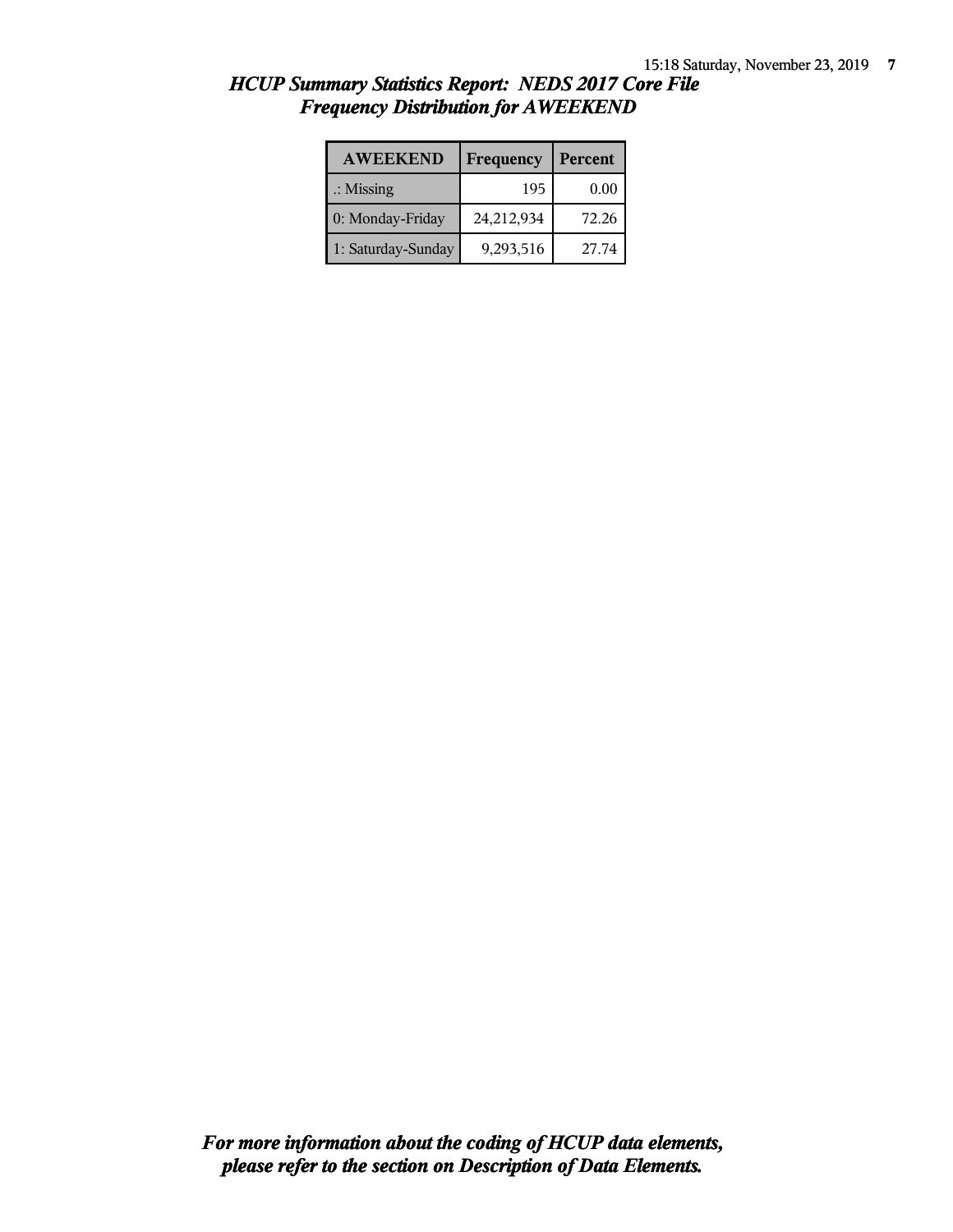| <b>DIED VISIT</b>       | Frequency  | <b>Percent</b> |
|-------------------------|------------|----------------|
| $\therefore$ Missing    | 77,217     | 0.23           |
| 0: Did not die          | 33,260,716 | 99.27          |
| 1: Died in the ED       | 47,140     | 0.14           |
| 2: Died in the hospital | 121,572    | 0.36           |

#### *HCUP Summary Statistics Report: NEDS 2017 Core File Frequency Distribution for DIED\_VISIT*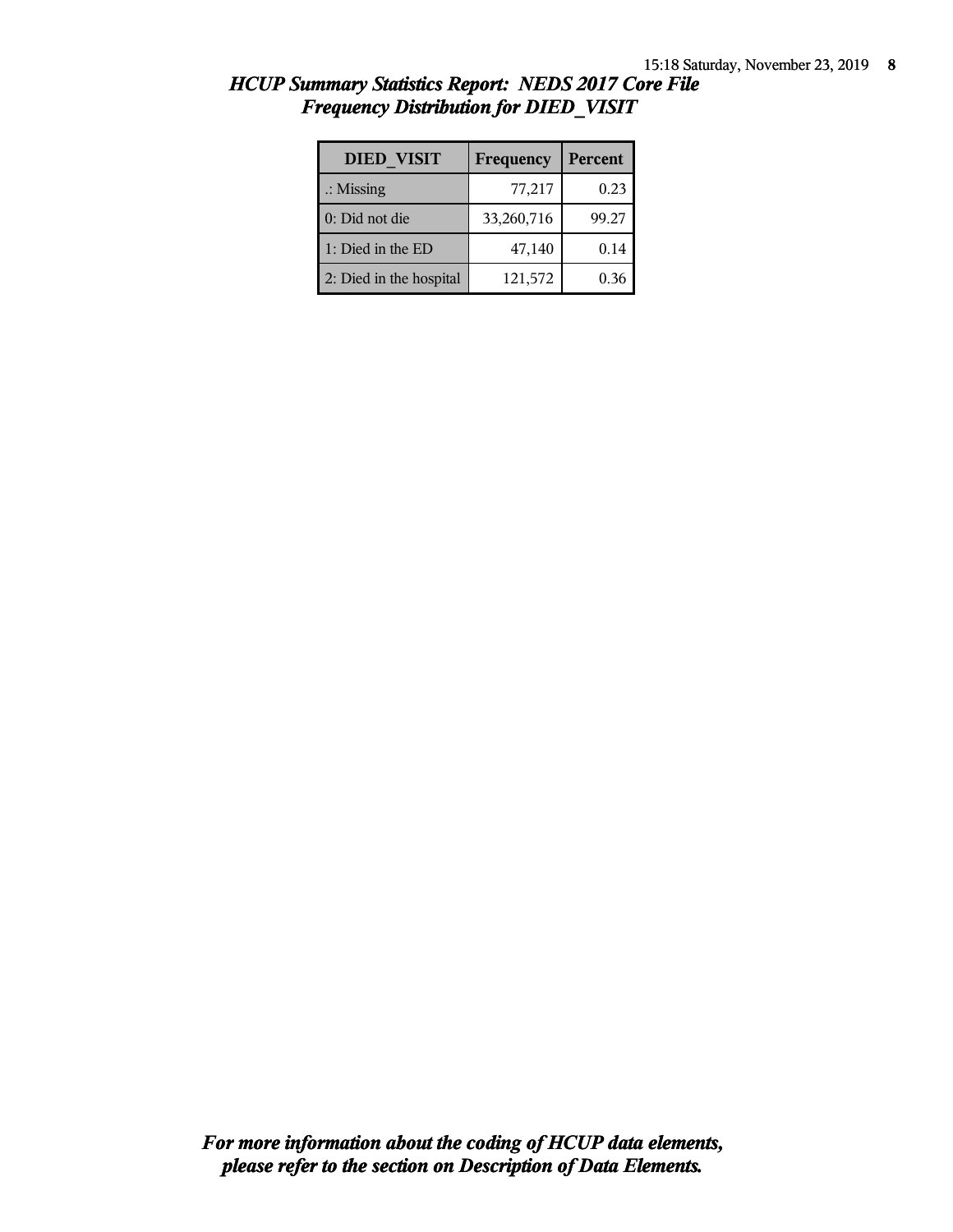# *HCUP Summary Statistics Report: NEDS 2017 Core File Frequency Distribution for DISCWT*

|           | <b>DISCWT</b>   Frequency   Percent |        |
|-----------|-------------------------------------|--------|
| Non-blank | 33,506,645                          | 100.00 |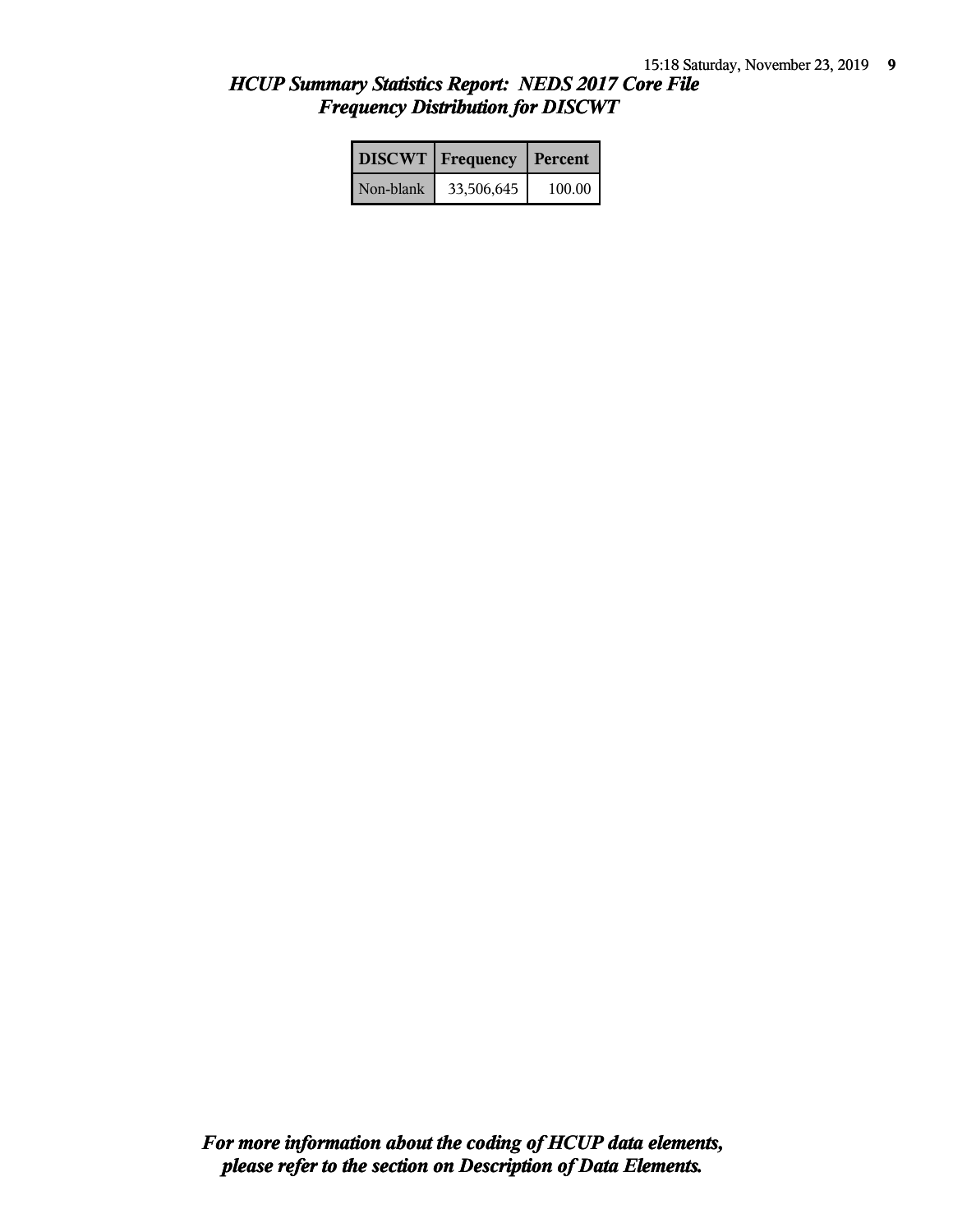| DISP ED                                                | Frequency  | Percent |
|--------------------------------------------------------|------------|---------|
| 1: Routine                                             | 27,128,947 | 80.97   |
| 2: Transfer: short-term hospital                       | 516,031    | 1.54    |
| 5: Transfer: other type of facility                    | 449,277    | 1.34    |
| 6: Home health care                                    | 74,996     | 0.22    |
| 7: Against medical advice                              | 517,095    | 1.54    |
| 9: Admitted as an inpatient to this hospital           | 4,703,634  | 14.04   |
| 20: Died in ED                                         | 47,140     | 0.14    |
| 98: Not admitted to this hospital, destination unknown | 69,260     | 0.21    |
| 99: Discharged alive, destination unknown              | 265        | 0.00    |

# *HCUP Summary Statistics Report: NEDS 2017 Core File Frequency Distribution for DISP\_ED*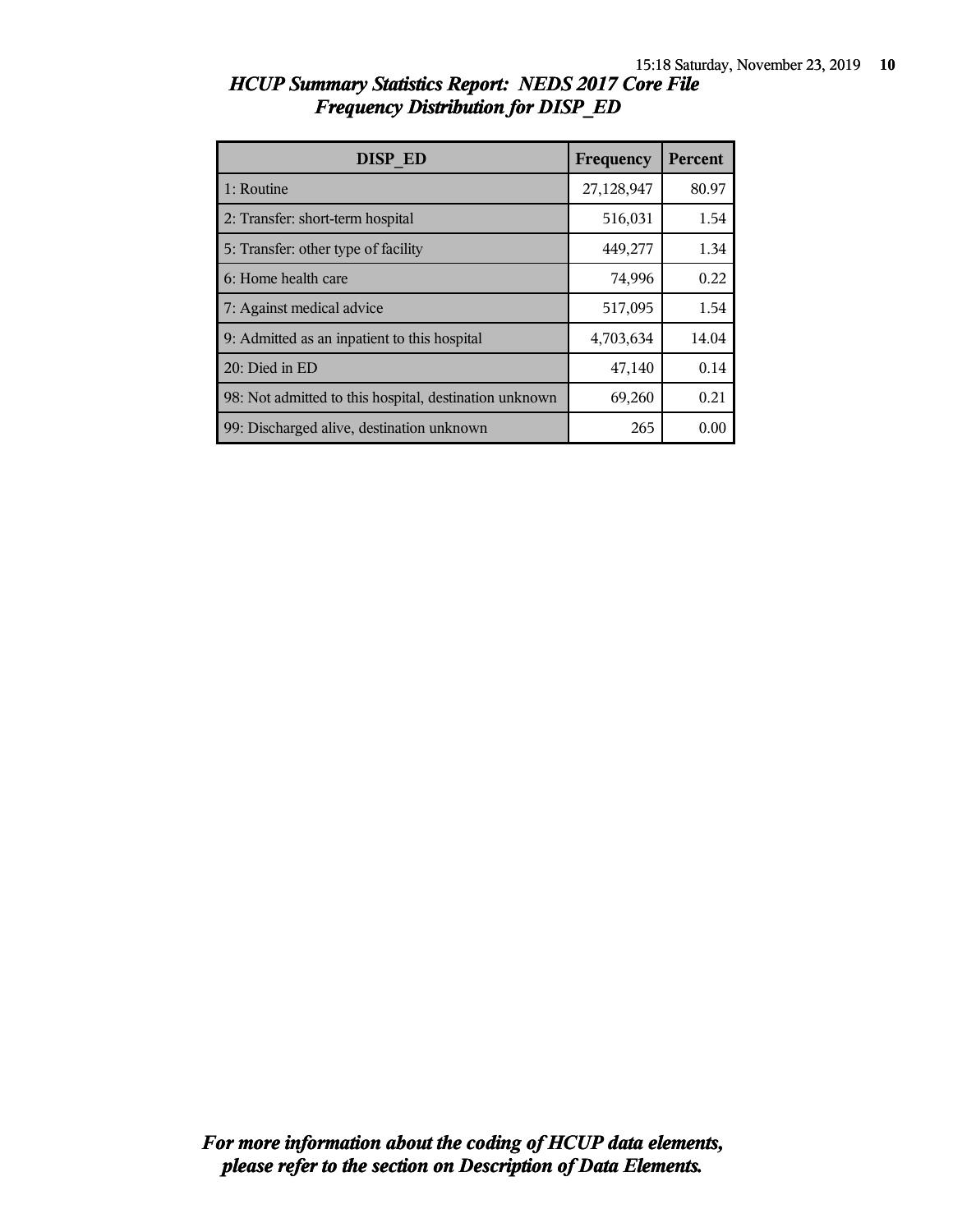| <b>DQTR</b>          | Frequency | Percent |
|----------------------|-----------|---------|
| $\therefore$ Missing | 76,884    | 0.23    |
| 1: First quarter     | 8,471,105 | 25.28   |
| 2: Second quarter    | 8,330,453 | 24.86   |
| 3: Third quarter     | 8,310,216 | 24.80   |
| 4: Fourth quarter    | 8,317,987 | 24.82   |

#### *HCUP Summary Statistics Report: NEDS 2017 Core File Frequency Distribution for DQTR*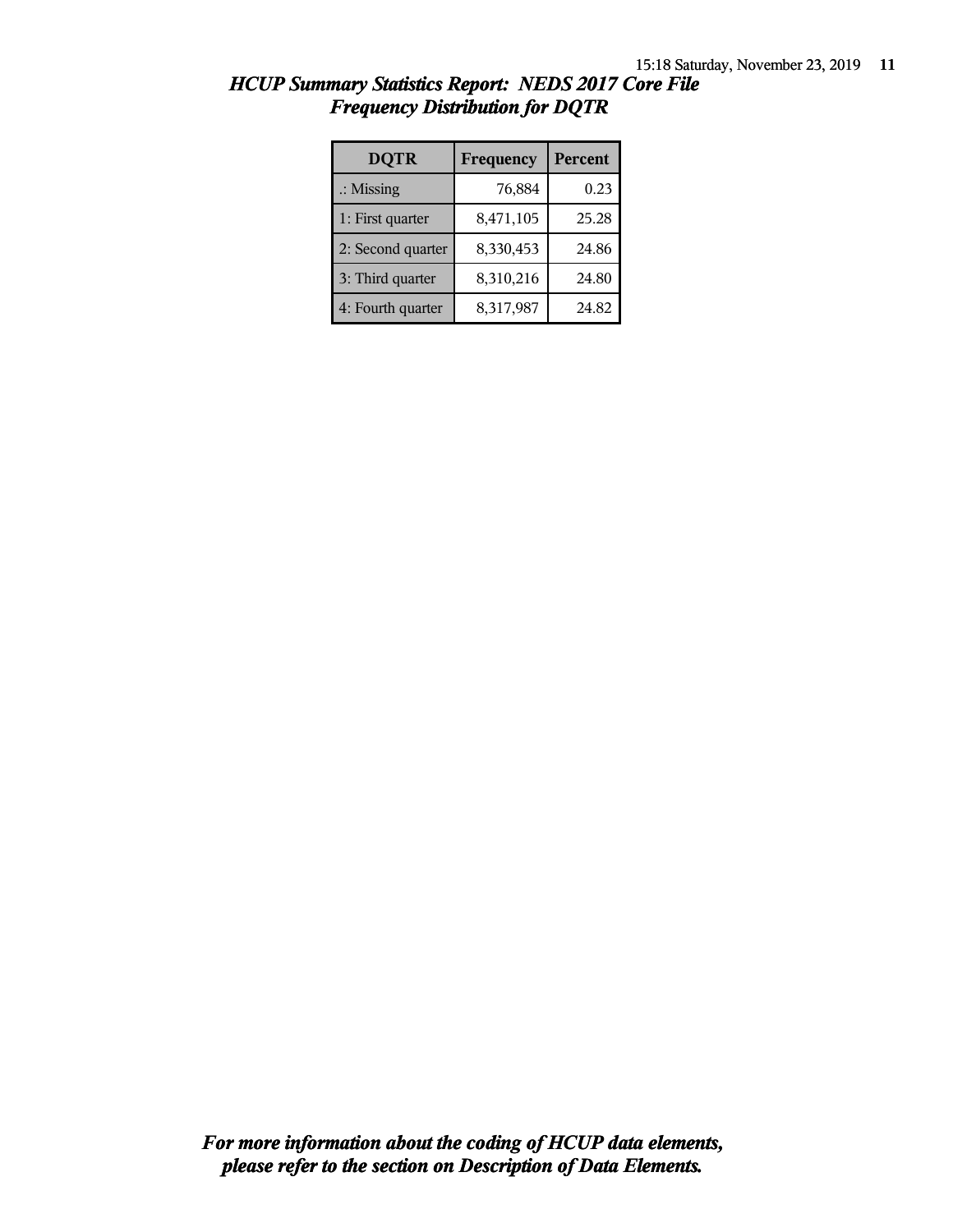#### *HCUP Summary Statistics Report: NEDS 2017 Core File Frequency Distribution for DXVER*

| <b>DXVER</b>            | <b>Frequency Percent</b> |        |
|-------------------------|--------------------------|--------|
| 10: ICD-10-CM diagnoses | 33,506,645               | 100.00 |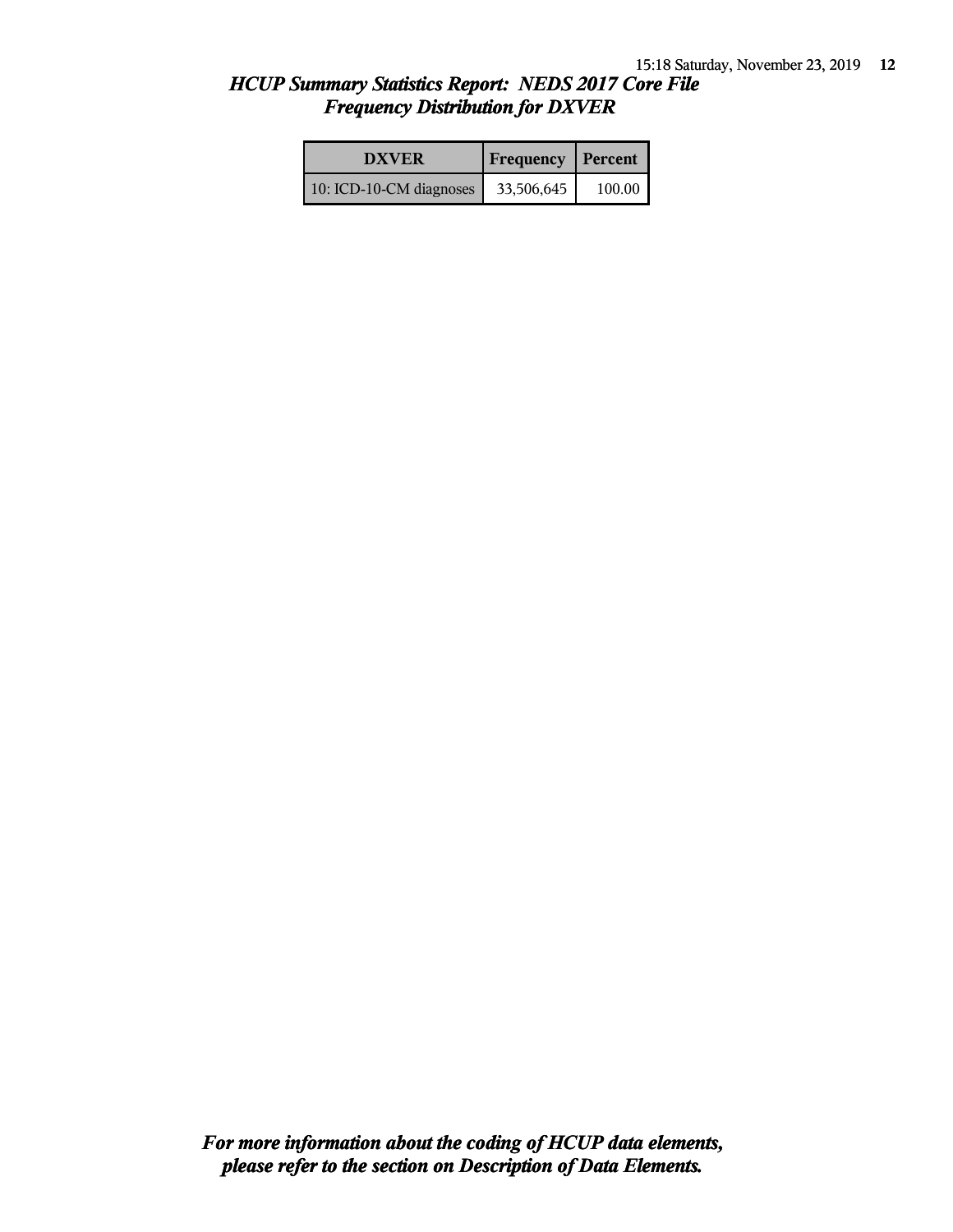# *HCUP Summary Statistics Report: NEDS 2017 Core File Frequency Distribution for EDEVENT*

| <b>EDEVENT</b>                                                                           | Frequency  | Percent |
|------------------------------------------------------------------------------------------|------------|---------|
| 1: ED visit in which the patient is treated and released                                 | 28,170,315 | 84.07   |
| 2: ED visit in which the patient is admitted to this same hospital                       | 4,703,634  | 14.04   |
| 3: ED visit in which the patient is transferred to another short-term hospital           | 516,031    | 1.54    |
| 9: ED visit in which the patient died in the ED                                          | 47,140     | 0.14    |
| 98: ED visit in which patient is not admitted to this same hospital, destination unknown | 69,260     | 0.21    |
| 99: ED visit in which the patient is discharged alive, destination unknown               | 265        | 0.00    |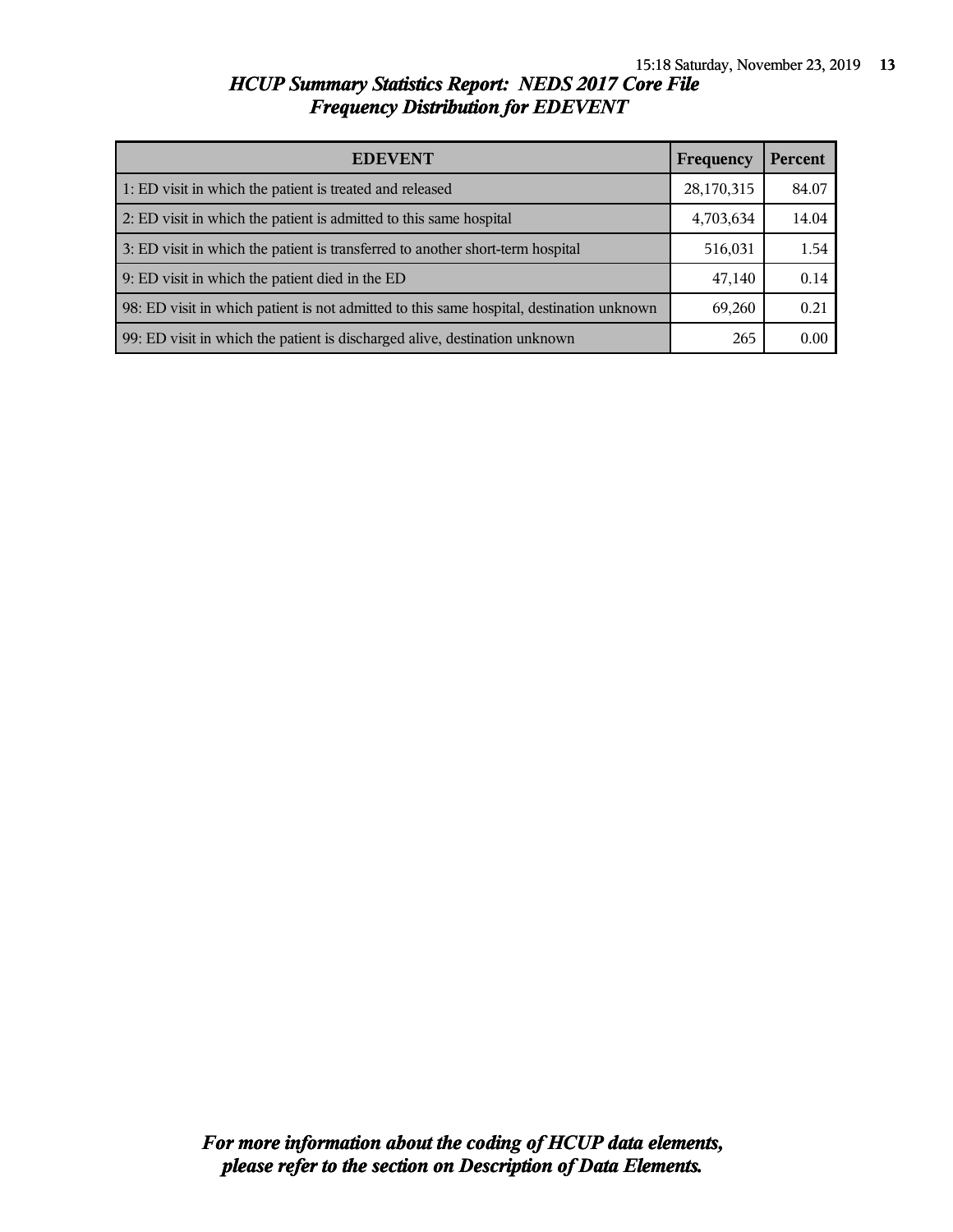| <b>FEMALE</b>        | Frequency  | <b>Percent</b> |
|----------------------|------------|----------------|
| $\therefore$ Missing | 1,177      | 0.00           |
| .A: Invalid          | $\leq 10$  | * **           |
| .C: Inconsistent     | 635        | 0.00           |
| $0:$ Male            | 14,905,926 | 44.49          |
| 1: Female            | 18,598,905 | 55.51          |

# *HCUP Summary Statistics Report: NEDS 2017 Core File Frequency Distribution for FEMALE*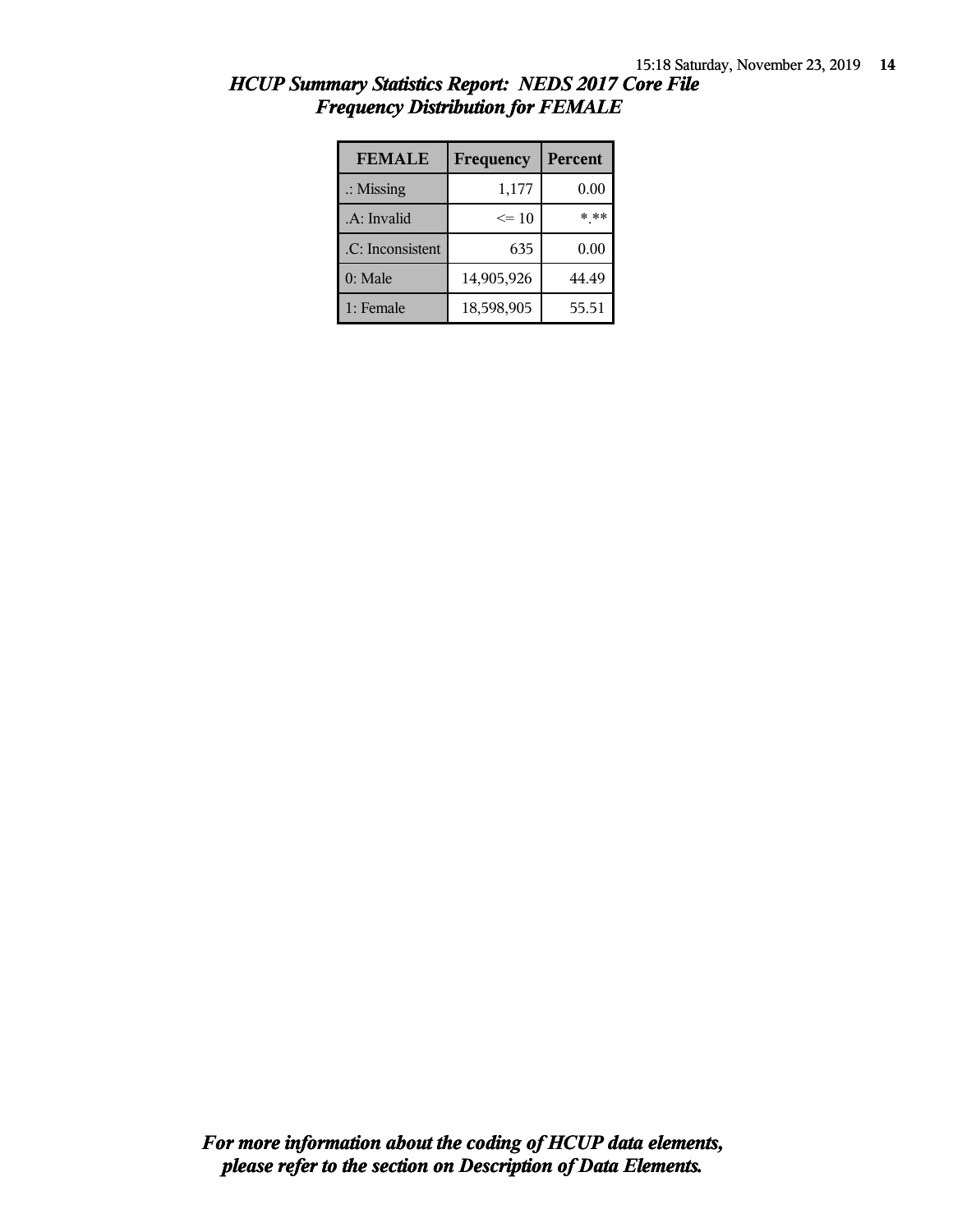# *HCUP Summary Statistics Report: NEDS 2017 Core File Frequency Distribution for HCUPFILE*

| <b>HCUPFILE</b> | Frequency  | Percent |
|-----------------|------------|---------|
| <b>SEDD</b>     | 28,803,011 | 85.96   |
| I SID           | 4,703,634  | 14.04   |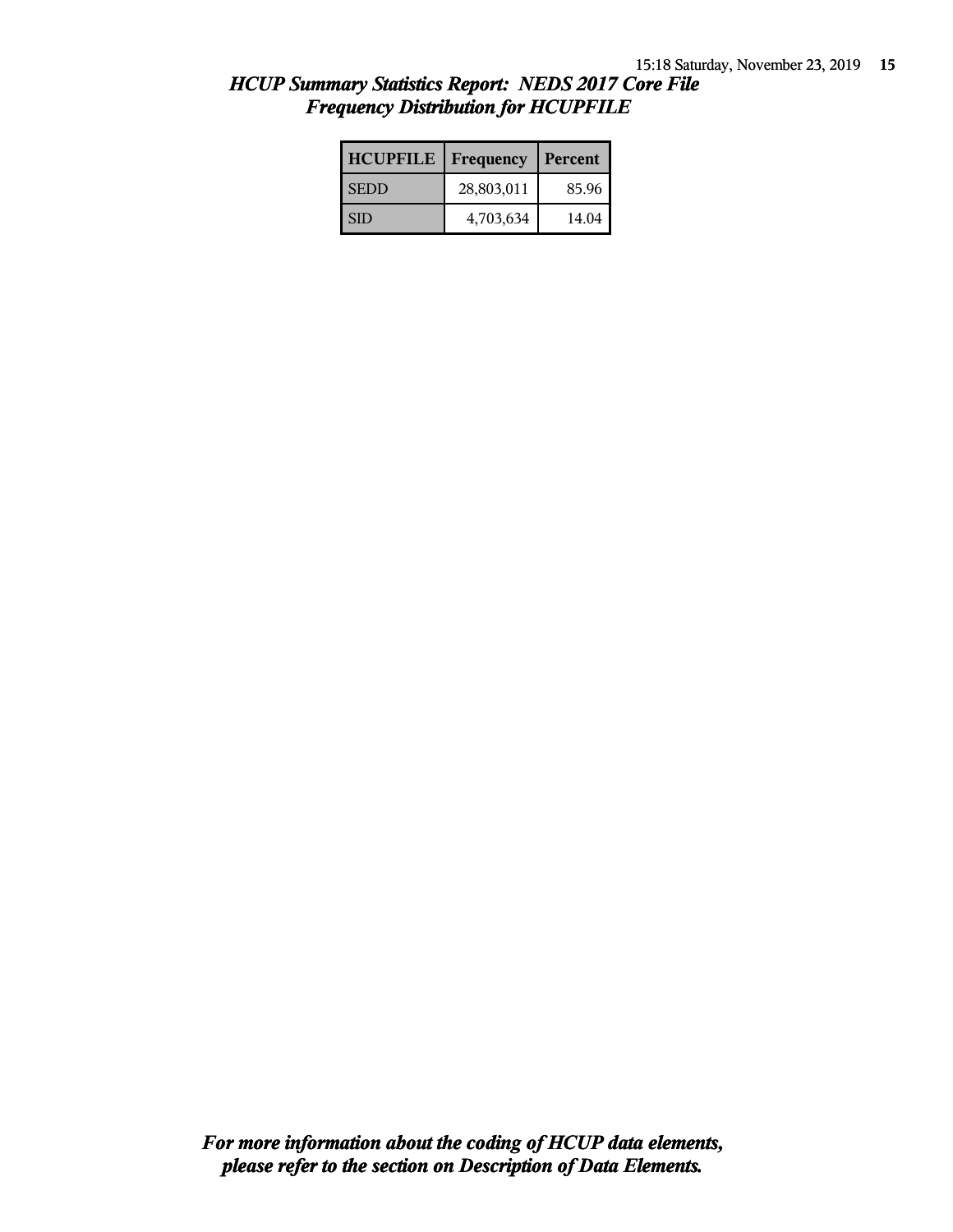| <b>I10 DX1</b>         | Frequency  | Percent |
|------------------------|------------|---------|
| <b>Blank</b>           | 13,618     | 0.04    |
| Valid DX               | 33,492,635 | 99.96   |
| Inconsistent DX (incn) | 183        | 0.00    |
| Invalid DX (invl)      | 209        | 0.00    |

# *HCUP Summary Statistics Report: NEDS 2017 Core File Frequency Distribution for I10\_DX1*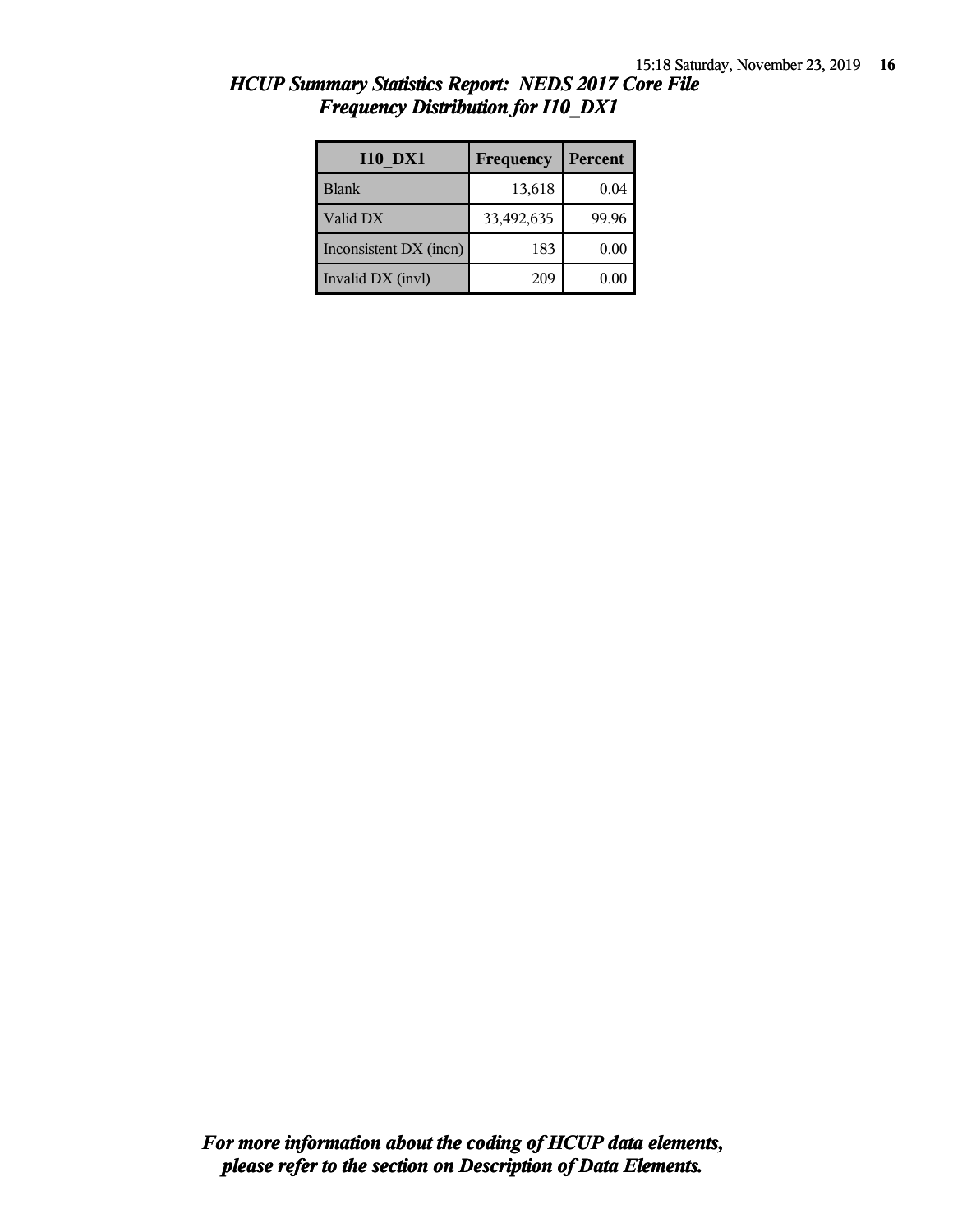#### *HCUP Summary Statistics Report: NEDS 2017 Core File Frequency Distribution for I10\_INJURY*

| <b>I10 INJURY</b>                                  | Frequency  | Percent |
|----------------------------------------------------|------------|---------|
| 0: No injury                                       | 26,866,201 | 80.18   |
| 1: Injury in the first-listed diagnosis            | 5,975,247  | 17.83   |
| 2: Injury in the diagnoses other than first-listed | 665,197    | 1.99    |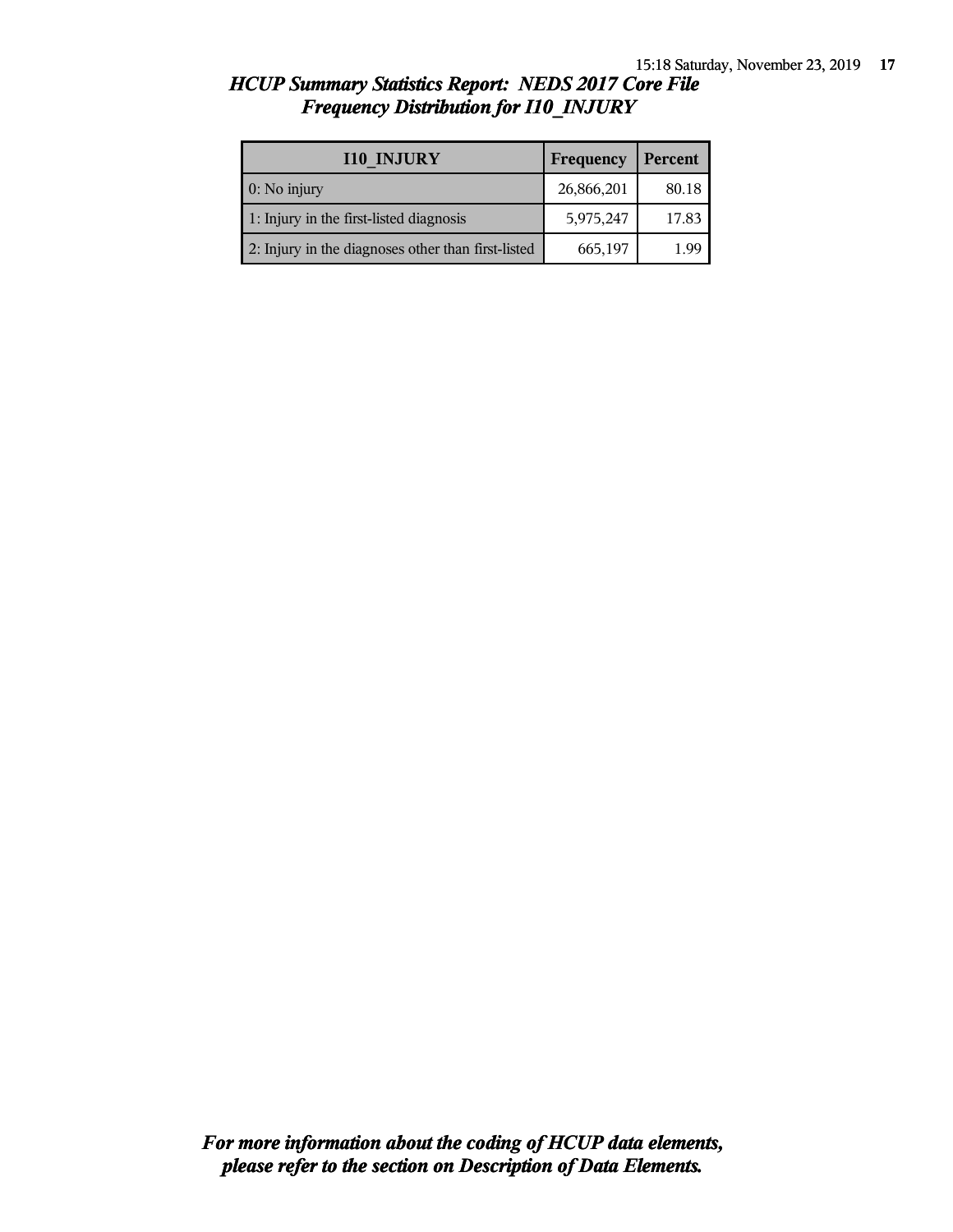# *HCUP Summary Statistics Report: NEDS 2017 Core File Frequency Distribution for I10\_MULTINJURY*

| <b>I10 MULTINJURY</b>                                              | Frequency  | Percent |
|--------------------------------------------------------------------|------------|---------|
| 0: One or no injury diagnosis reported                             | 31,579,264 | 94.25   |
| 1: More than one injury diagnosis reported, regardless of position | 1,927,381  | 5.75    |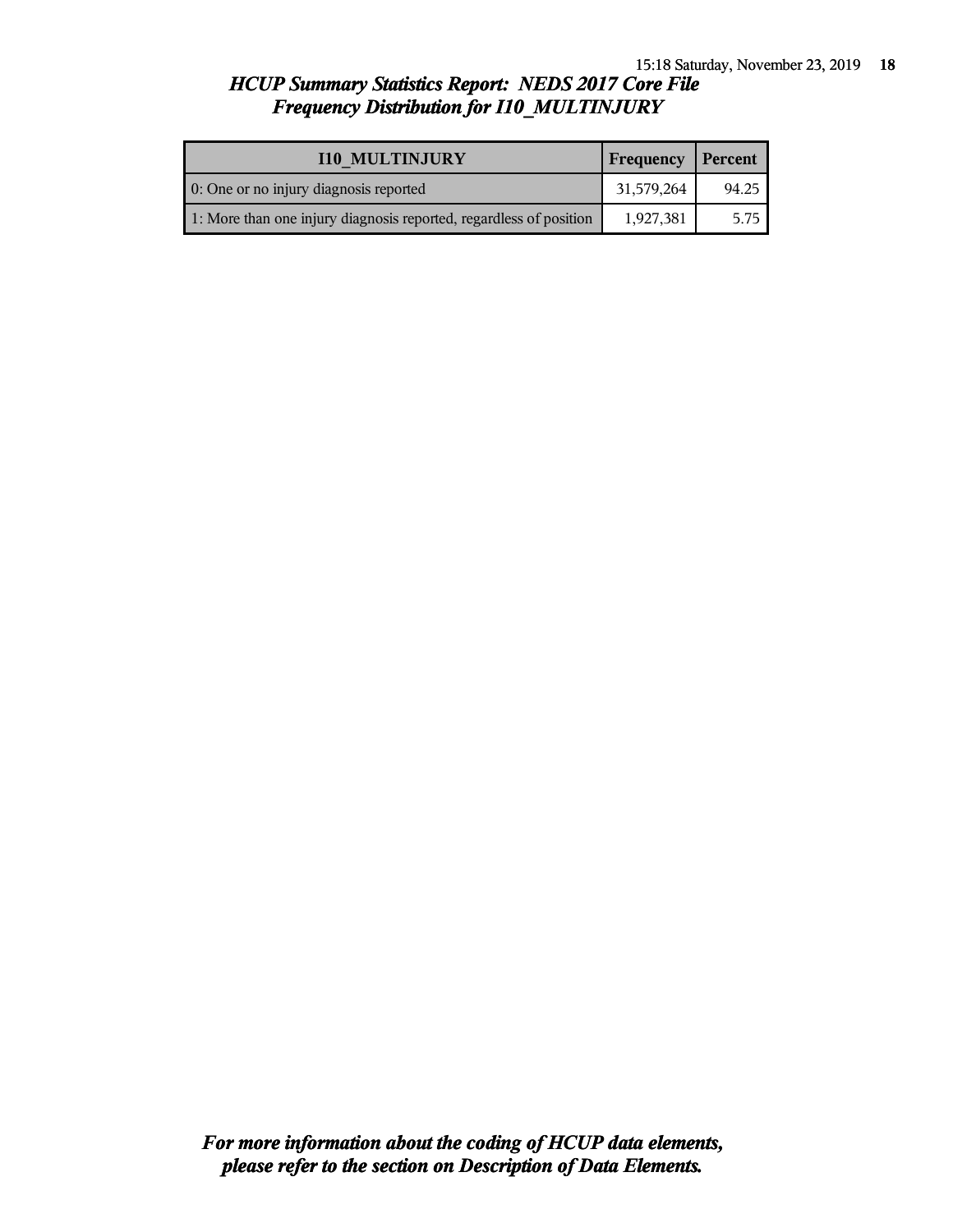# *HCUP Summary Statistics Report: NEDS 2017 Core File Frequency Distribution for I10\_NDX*

| <b>I10 NDX</b>   | Frequency | Percent |
|------------------|-----------|---------|
| $\boldsymbol{0}$ | 10,133    | 0.03    |
| 1                | 5,630,101 | 16.80   |
| $\overline{c}$   | 5,811,386 | 17.34   |
| 3                | 4,851,593 | 14.48   |
| $\overline{4}$   | 3,708,380 | 11.07   |
| 5                | 2,773,986 | 8.28    |
| 6                | 1,995,987 | 5.96    |
| 7                | 1,474,510 | 4.40    |
| 8                | 1,127,643 | 3.37    |
| 9                | 910,724   | 2.72    |
| 10               | 815,933   | 2.44    |
| 11               | 603,258   | 1.80    |
| 12               | 508,386   | 1.52    |
| 13               | 430,141   | 1.28    |
| 14               | 370,700   | 1.11    |
| 15               | 377,048   | 1.13    |
| 16               | 297,126   | 0.89    |
| 17               | 245,634   | 0.73    |
| 18               | 269,233   | 0.80    |
| 19               | 189,118   | 0.56    |
| 20               | 170,237   | 0.51    |
| 21               | 141,477   | 0.42    |
| 22               | 115,755   | 0.35    |
| 23               | 101,583   | 0.30    |
| 24               | 109,609   | 0.33    |
| 25               | 242,351   | 0.72    |
| 26               | 64,260    | 0.19    |
| 27               | 41,858    | 0.12    |
| 28               | 22,273    | 0.07    |
| 29               | 16,835    | 0.05    |
| 30               | 26,046    | 0.08    |

*please refer to the section on Description of Data Elements. For more information about the coding of HCUP data elements,*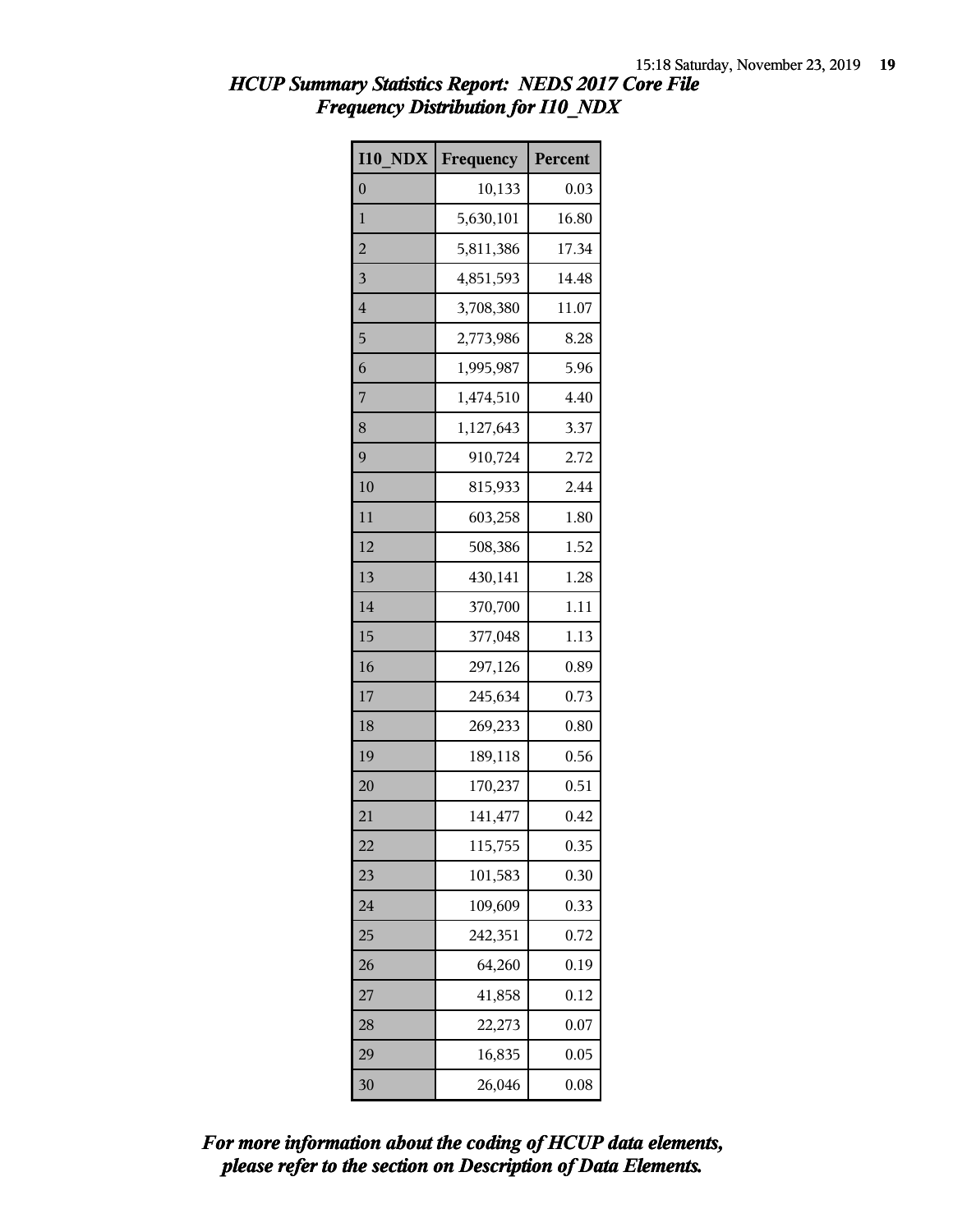| <b>I10 NDX</b> | Frequency | <b>Percent</b> |
|----------------|-----------|----------------|
| 31             | 19,573    | 0.06           |
| 32             | 8,069     | 0.02           |
| 33             | 5,660     | 0.02           |
| 34             | 3,952     | 0.01           |
| 35             | 16,087    | 0.05           |

# *HCUP Summary Statistics Report: NEDS 2017 Core File Frequency Distribution for I10\_NDX*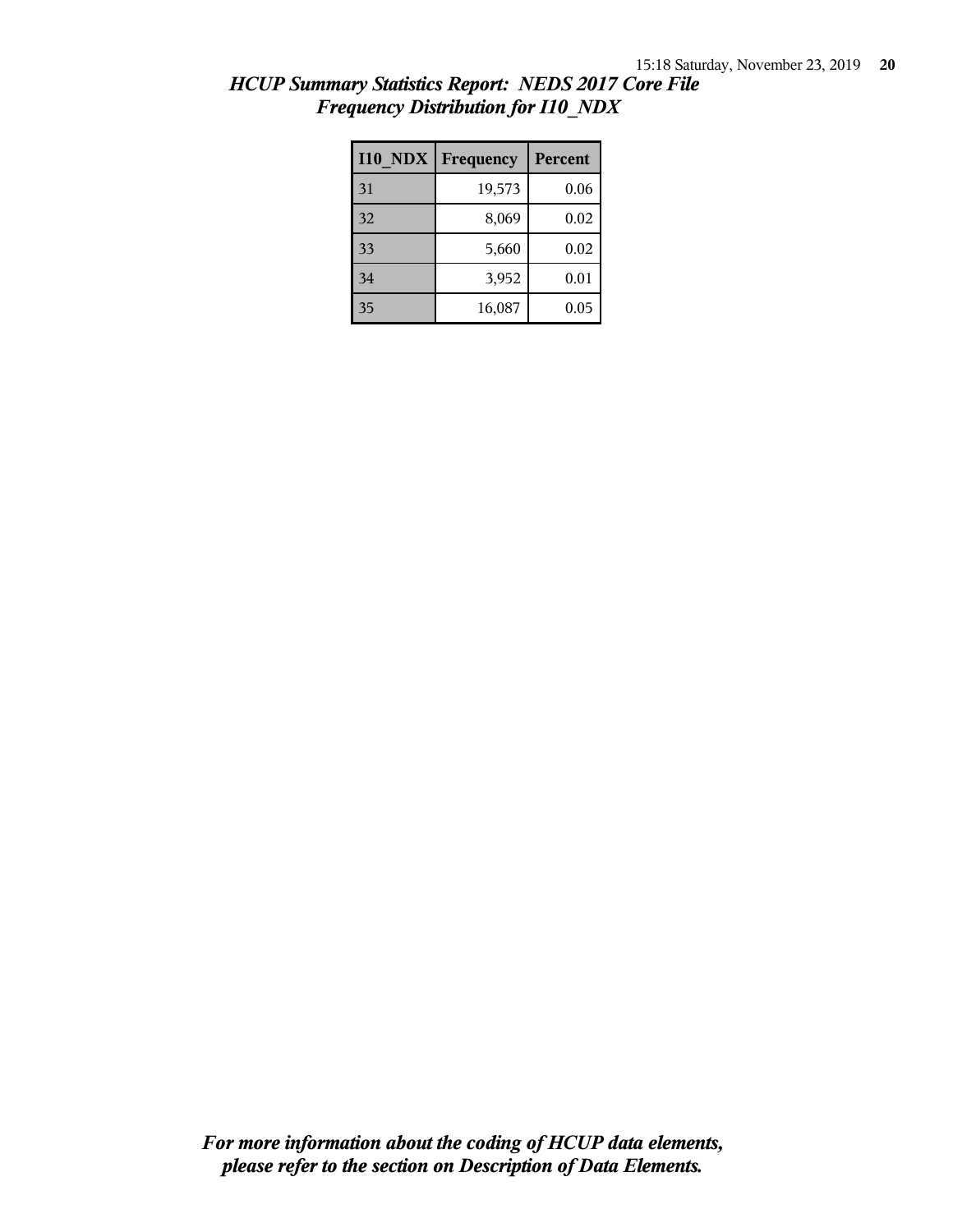| PAY1                 | Frequency  | <b>Percent</b> |
|----------------------|------------|----------------|
| $\therefore$ Missing | 75,635     | 0.23           |
| .A: Invalid          | 249        | 0.00           |
| 1: Medicare          | 8,016,114  | 23.92          |
| 2: Medicaid          | 10,522,944 | 31.41          |
| 3: Private insurance | 9,452,076  | 28.21          |
| 4: Self-pay          | 4,042,236  | 12.06          |
| 5: No charge         | 149,230    | 0.45           |
| 6: Other             | 1,248,161  | 3.73           |

| HCUP Summary Statistics Report: NEDS 2017 Core File |                                        |  |  |  |
|-----------------------------------------------------|----------------------------------------|--|--|--|
|                                                     | <b>Frequency Distribution for PAY1</b> |  |  |  |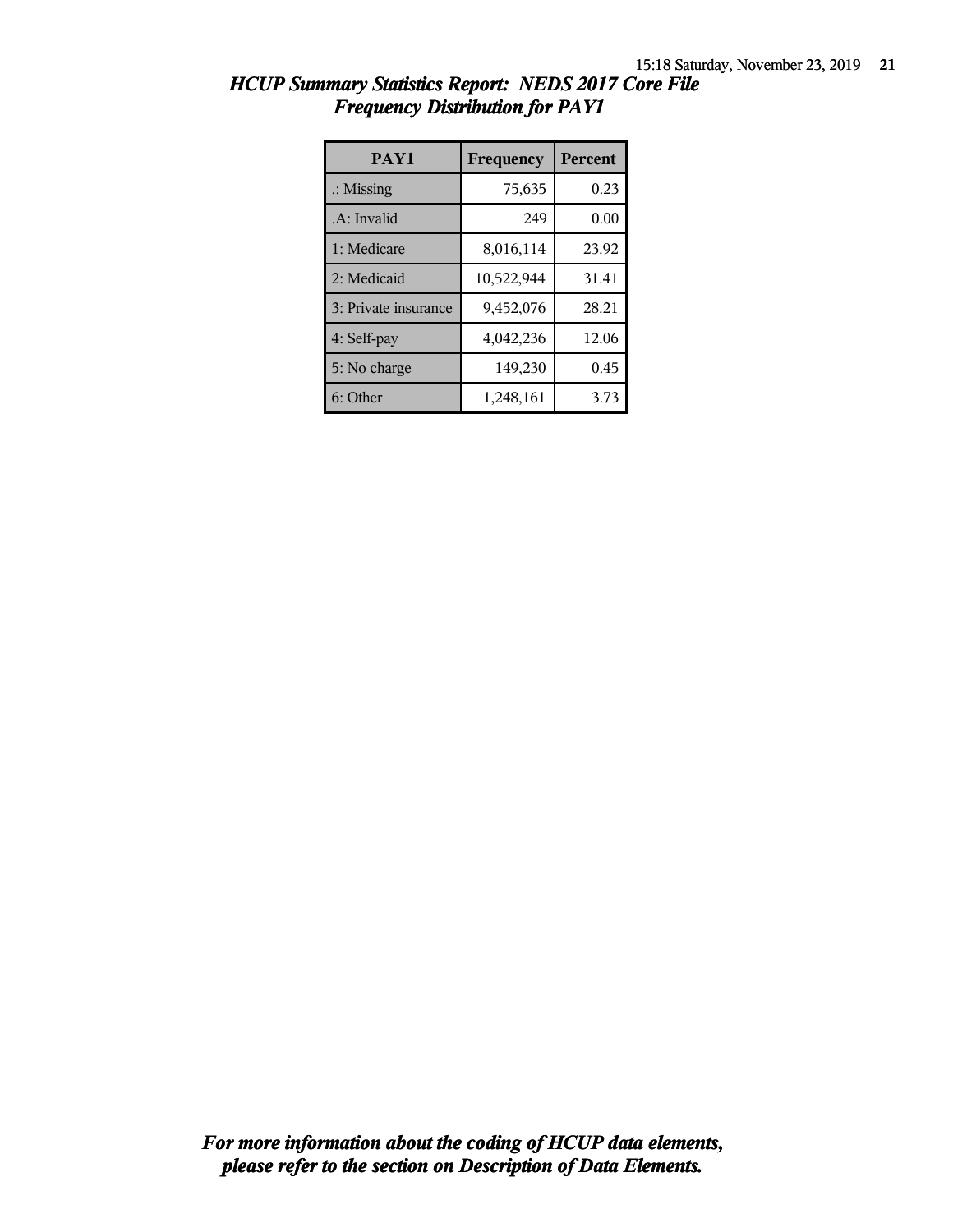| PAY <sub>2</sub>     | Frequency  | <b>Percent</b> |
|----------------------|------------|----------------|
| $\therefore$ Missing | 25,915,656 | 77.34          |
| .A: Invalid          | 790,355    | 2.36           |
| 1: Medicare          | 556,195    | 1.66           |
| 2: Medicaid          | 1,922,558  | 5.74           |
| 3: Private insurance | 2,012,652  | 6.01           |
| 4: Self-pay          | 1,936,073  | 5.78           |
| 5: No charge         | 31,268     | 0.09           |
| 6: Other             | 341,888    | 1.02           |

|  |  |                                        | HCUP Summary Statistics Report: NEDS 2017 Core File |  |
|--|--|----------------------------------------|-----------------------------------------------------|--|
|  |  | <b>Frequency Distribution for PAY2</b> |                                                     |  |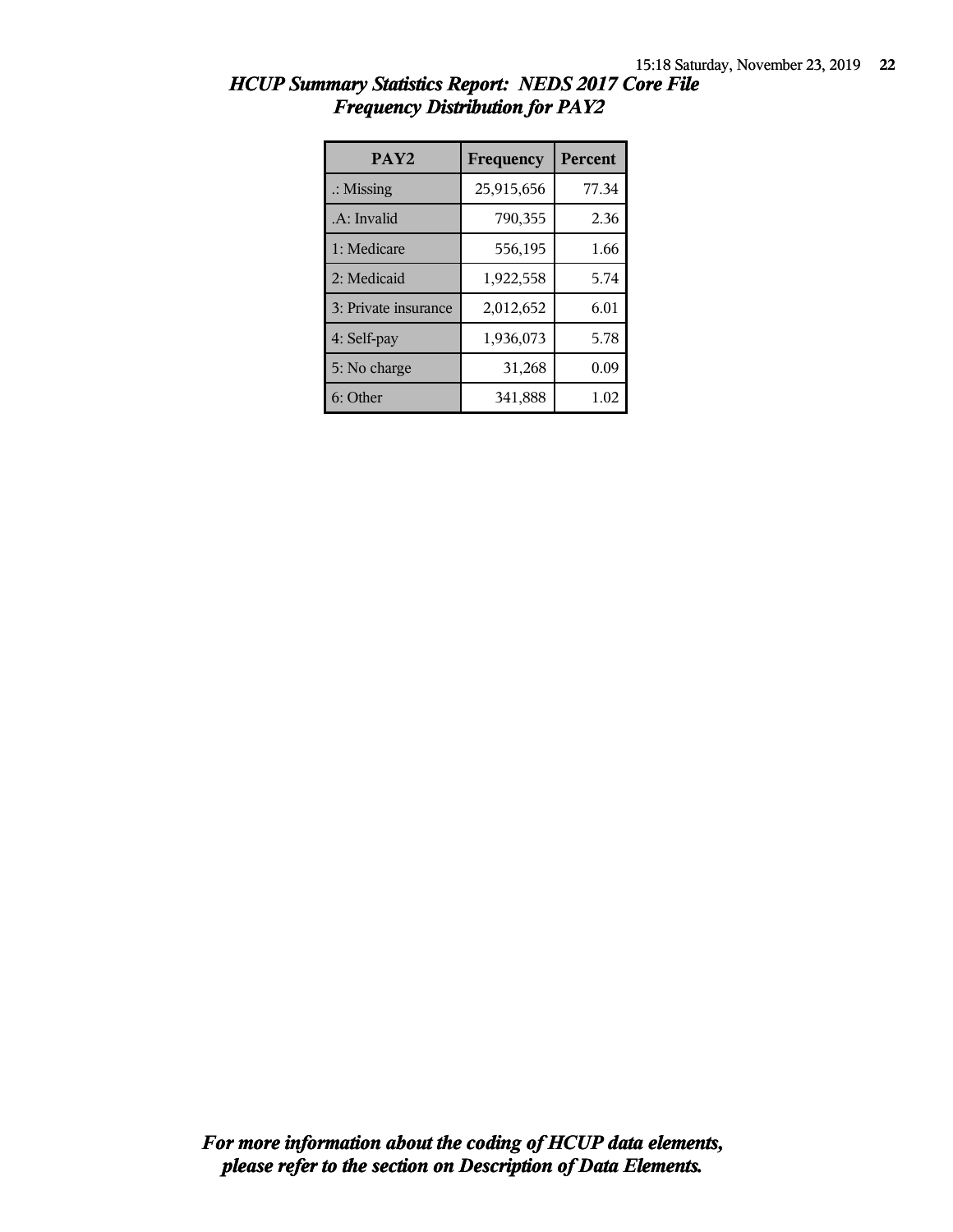| <b>TOTCHG ED</b>     | Frequency  | <b>Percent</b> |  |
|----------------------|------------|----------------|--|
| $\therefore$ Missing | 4,458,235  | 13.31          |  |
| .A: Invalid          | $\leq 10$  | * **           |  |
| .C: Inconsistent     | 56,161     | 0.17           |  |
| \$100-\$1,000        | 6,092,721  | 18.18          |  |
| $$1,001 - $5,000$    | 16,653,277 | 49.70          |  |
| \$5,001-\$10,000     | 3,904,500  | 11.65          |  |
| \$10,001-\$50,000    | 2,285,894  | 6.82           |  |
| \$50,001-\$75,000    | 41,835     | 0.12           |  |
| Over \$75,000        | 14,021     | 0.04           |  |

| HCUP Summary Statistics Report: NEDS 2017 Core File |  |
|-----------------------------------------------------|--|
| <b>Frequency Distribution for TOTCHG_ED</b>         |  |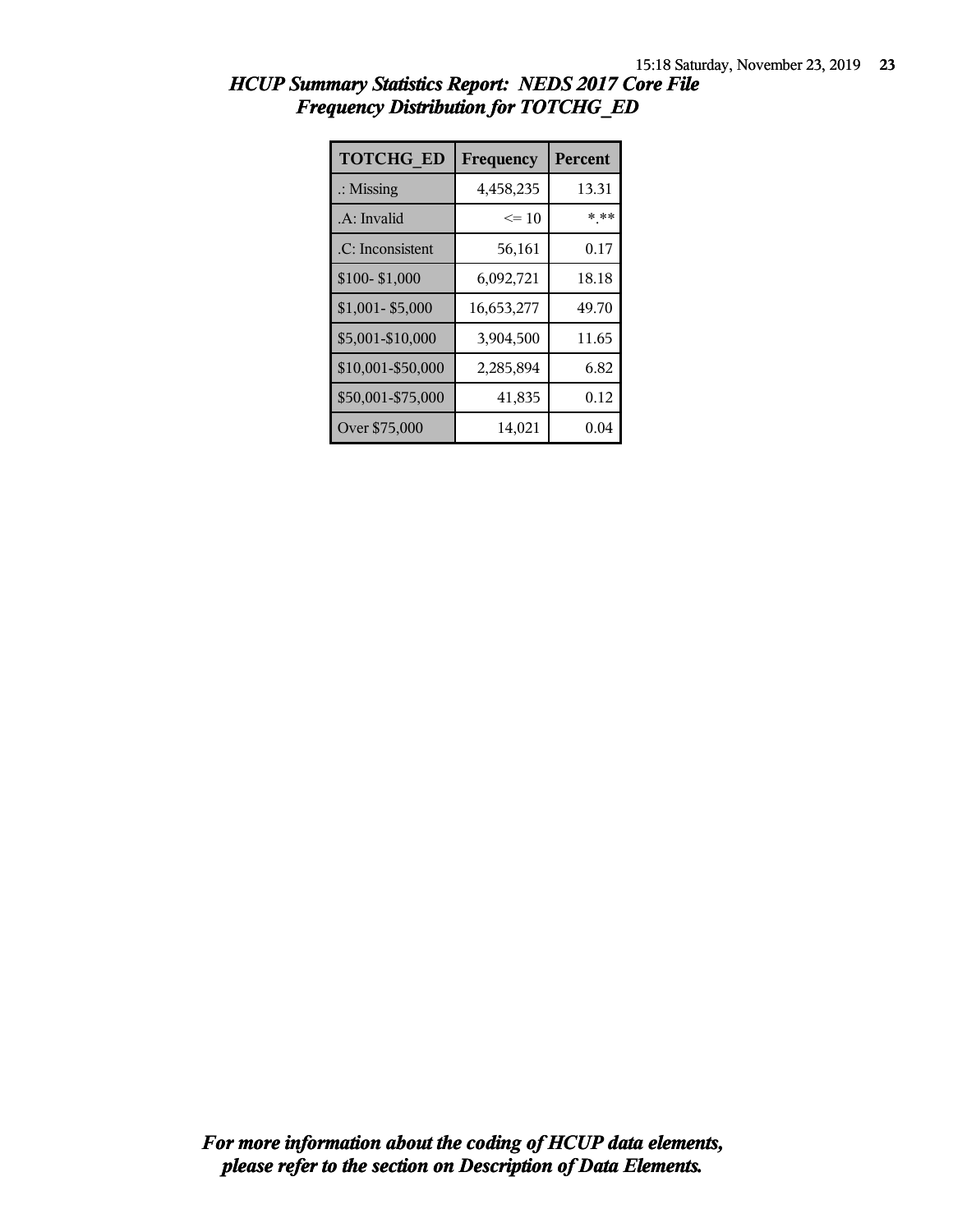# *HCUP Summary Statistics Report: NEDS 2017 Core File Frequency Distribution for YEAR*

|      | <b>YEAR</b> Frequency | <b>Percent</b> |  |
|------|-----------------------|----------------|--|
| 2017 | 33,506,645            | 100.00         |  |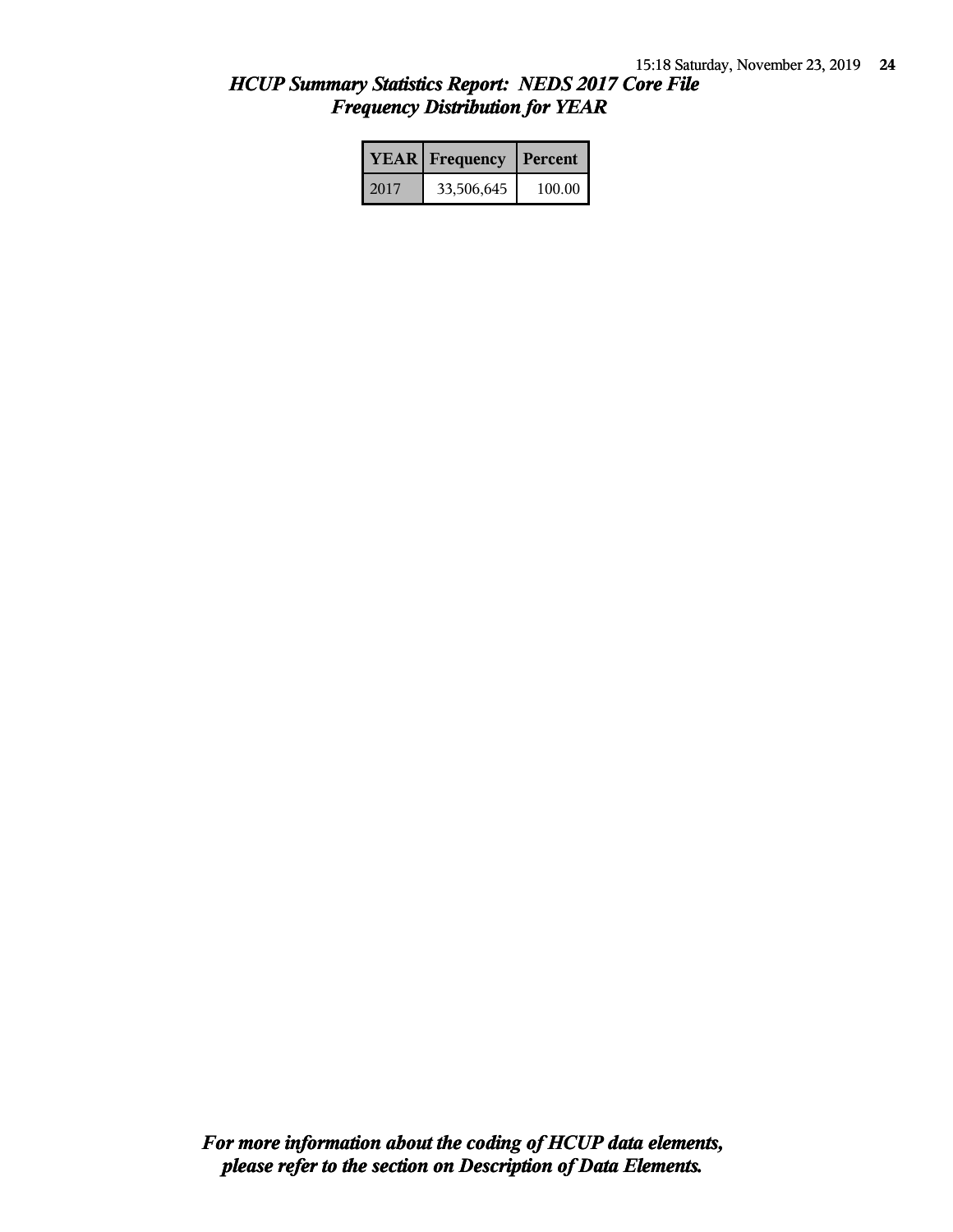| ZIPINC QRTL          | Frequency  | <b>Percent</b> |  |
|----------------------|------------|----------------|--|
| $\therefore$ Missing | 563,362    | 1.68           |  |
| .A: Invalid          | 2,756      | 0.01           |  |
| 1: First quartile    | 11,468,222 | 34.23          |  |
| 2: Second quartile   | 8,889,492  | 26.53          |  |
| 3: Third quartile    | 7,127,117  | 21.27          |  |
| 4: Fourth quartile   | 5,455,696  | 16.28          |  |

# *HCUP Summary Statistics Report: NEDS 2017 Core File Frequency Distribution for ZIPINC\_QRTL*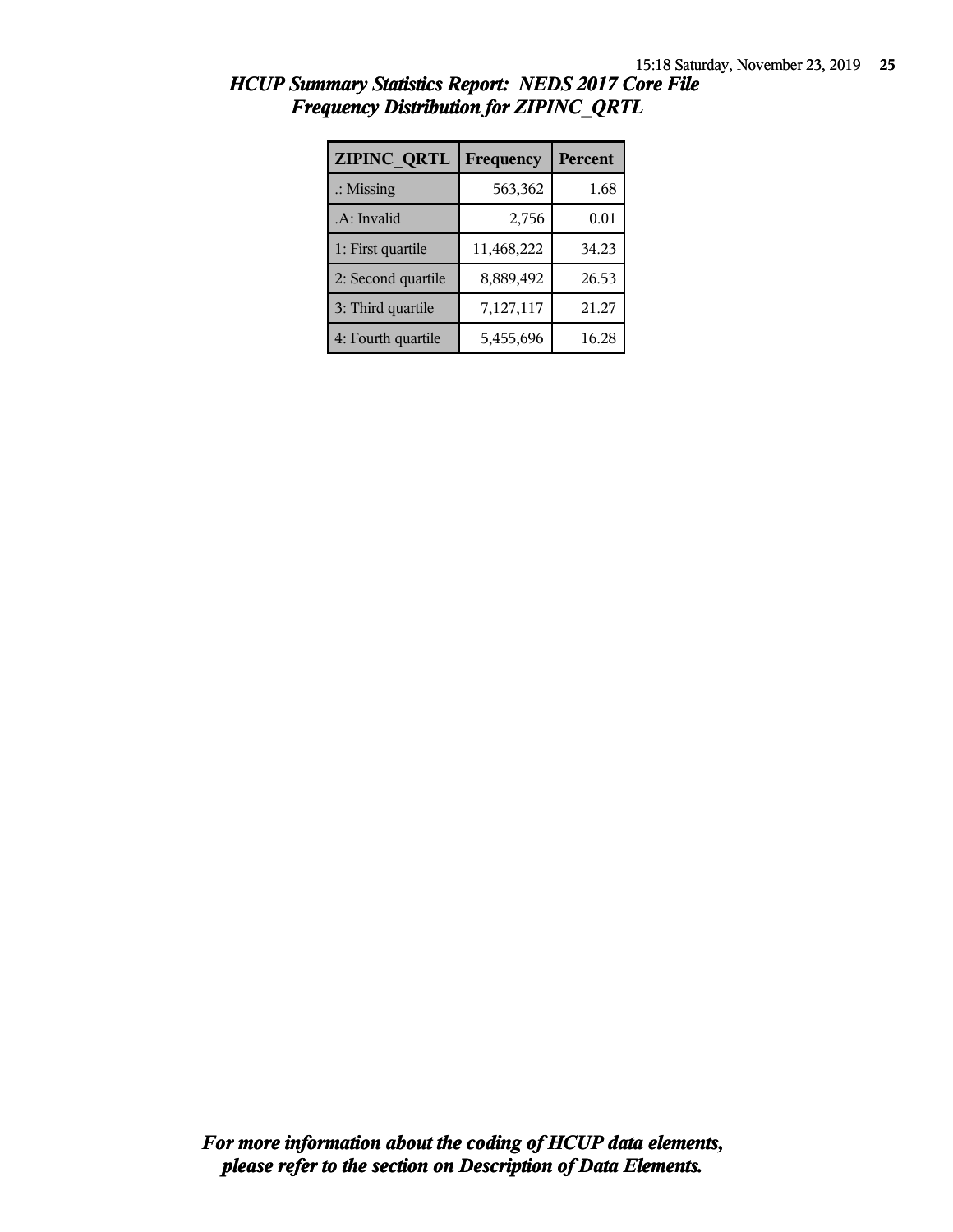| <b>Moments</b>                     |                                  |                         |            |  |
|------------------------------------|----------------------------------|-------------------------|------------|--|
| N                                  | 33506645                         | <b>Sum Weights</b>      | 33506645   |  |
| <b>Mean</b>                        | 4.32197264                       | <b>Sum Observations</b> | 144814803  |  |
| <b>Std Deviation</b><br>0.97270809 |                                  | <b>Variance</b>         | 0.94616104 |  |
| <b>Skewness</b><br>1.17416676      |                                  | <b>Kurtosis</b>         | 24.952278  |  |
| <b>Uncorrected SS</b>              | <b>Corrected SS</b><br>657588298 |                         | 31702681   |  |
| <b>Coeff Variation</b>             | 22.5061141                       | <b>Std Error Mean</b>   | 0.00016804 |  |

#### *Variable: DISCWT (Weight to ED Visits in AHA universe)*

| <b>Basic Statistical Measures</b>     |          |                            |          |  |
|---------------------------------------|----------|----------------------------|----------|--|
| <b>Location</b><br><b>Variability</b> |          |                            |          |  |
| Mean                                  | 4.321973 | <b>Std Deviation</b>       | 0.97271  |  |
| <b>Median</b>                         | 4.526742 | <b>Variance</b>            | 0.94616  |  |
| Mode                                  | 3.494116 | Range                      | 21.42271 |  |
|                                       |          | <b>Interquartile Range</b> | 1.39337  |  |

| <b>Tests for Location: Mu0=0</b> |                             |          |                |        |  |
|----------------------------------|-----------------------------|----------|----------------|--------|--|
| <b>Test</b>                      | <b>Statistic</b><br>p Value |          |                |        |  |
| <b>Student's t</b>               | 25719.64                    |          | Pr> t          | < 0001 |  |
| <b>Sign</b>                      | M                           | 16753323 | $Pr \ge =  M $ | < 0001 |  |
| <b>Signed Rank</b>               |                             | 2.807E14 | $Pr \geq  S $  | < 0001 |  |

| <b>Quantiles (Definition 5)</b> |          |  |  |
|---------------------------------|----------|--|--|
| Level<br>Quantile               |          |  |  |
| $100\%$ Max                     | 22.55511 |  |  |
| 99%                             | 6.45676  |  |  |
| 95%                             | 5.69164  |  |  |
| 90%                             | 5.34230  |  |  |
| 75% Q3                          | 4.92793  |  |  |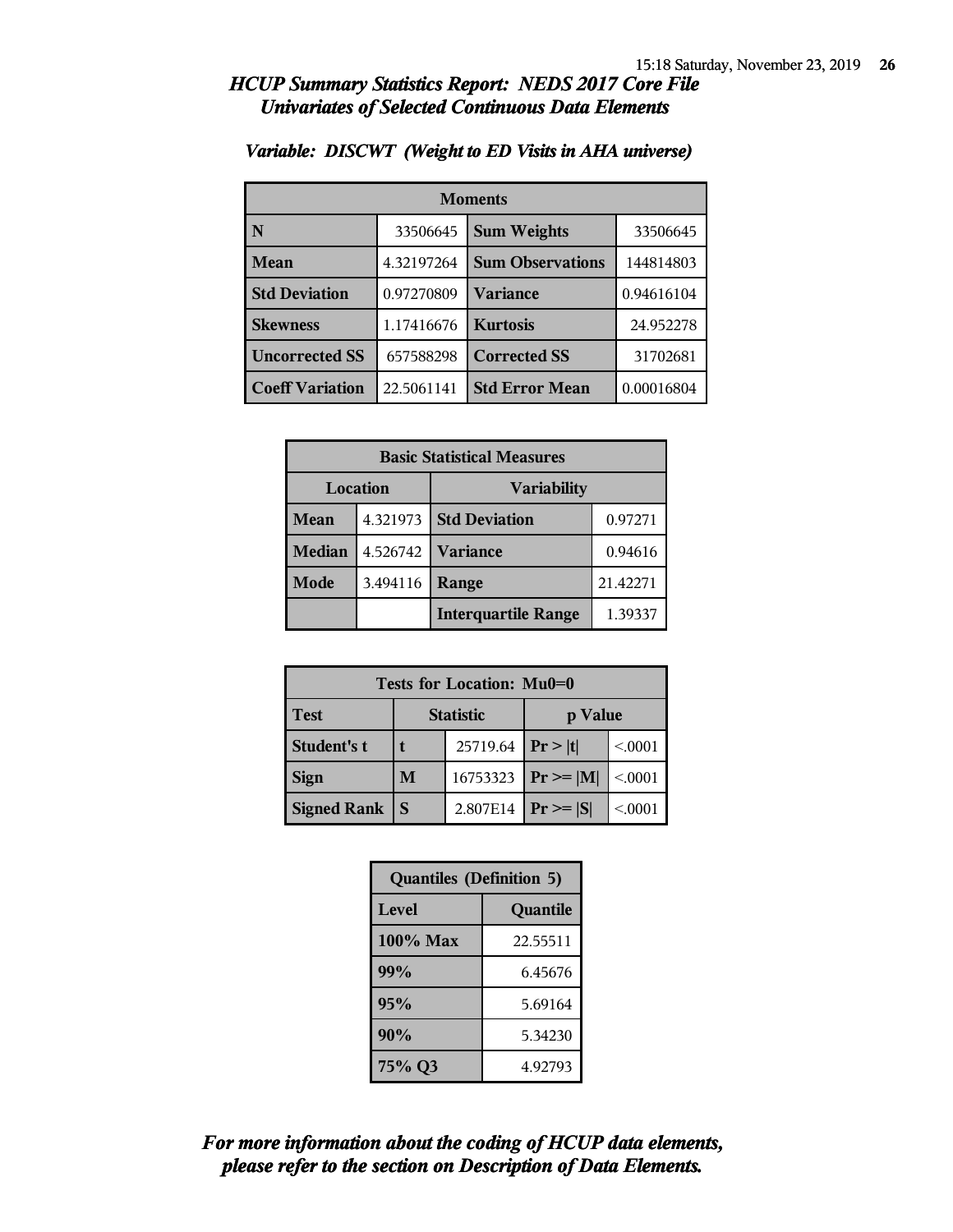| <b>Quantiles (Definition 5)</b> |          |  |  |
|---------------------------------|----------|--|--|
| Level                           | Quantile |  |  |
| 50% Median                      | 4.52674  |  |  |
| 25% Q1                          | 3.53456  |  |  |
| 10%                             | 3.14884  |  |  |
| 5%                              | 2.85615  |  |  |
| $1\%$                           | 1.54902  |  |  |
| $0\%$ Min                       | 1.13239  |  |  |

*Variable: DISCWT (Weight to ED Visits in AHA universe)*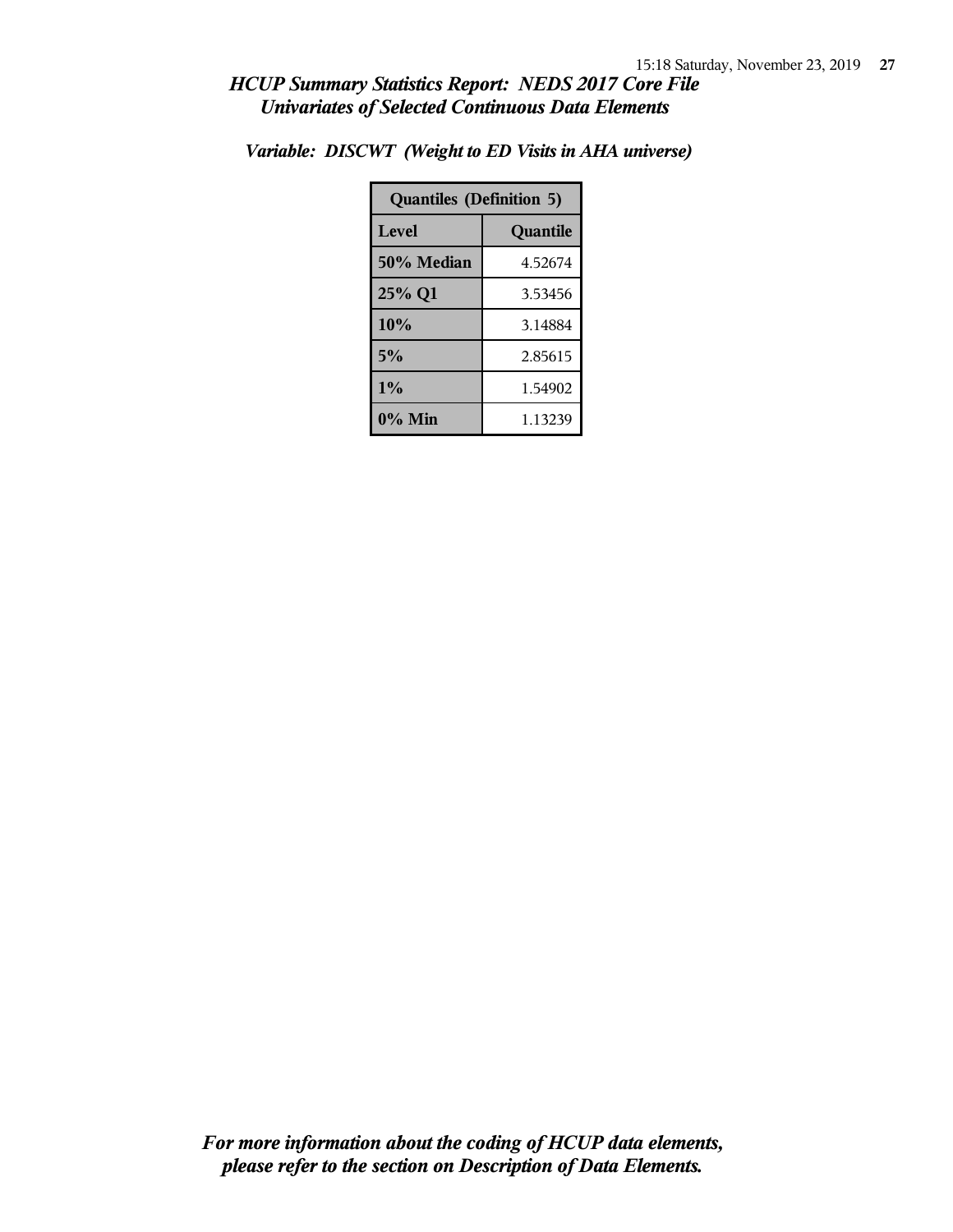| <b>Moments</b>         |                               |                         |              |  |
|------------------------|-------------------------------|-------------------------|--------------|--|
| N                      | 33506022                      | <b>Sum Weights</b>      | 33506022     |  |
| <b>Mean</b>            | 41.0862999                    | <b>Sum Observations</b> | 1376638470   |  |
| <b>Std Deviation</b>   | 24.4832267                    | Variance                | 599.42839    |  |
| <b>Skewness</b>        | <b>Kurtosis</b><br>0.15194689 |                         | $-0.9297541$ |  |
| <b>Uncorrected SS</b>  | 7.66454E10                    | <b>Corrected SS</b>     | 2.00845E10   |  |
| <b>Coeff Variation</b> | 59.589758                     | <b>Std Error Mean</b>   | 0.00422968   |  |

#### *Variable: AGE (Age in years at admission)*

| <b>Basic Statistical Measures</b> |          |                            |           |  |
|-----------------------------------|----------|----------------------------|-----------|--|
| Location<br><b>Variability</b>    |          |                            |           |  |
| <b>Mean</b>                       | 41.08630 | <b>Std Deviation</b>       | 24.48323  |  |
| <b>Median</b>                     | 39.00000 | <b>Variance</b>            | 599.42839 |  |
| Mode                              | 27.00000 | Range                      | 90.00000  |  |
|                                   |          | <b>Interquartile Range</b> | 38.00000  |  |

| Tests for Location: Mu0=0 |                             |                       |               |        |  |
|---------------------------|-----------------------------|-----------------------|---------------|--------|--|
| <b>Test</b>               | <b>Statistic</b><br>p Value |                       |               |        |  |
| <b>Student's t</b>        |                             | 9713.815   $Pr >  t $ |               | < 0001 |  |
| <b>Sign</b>               | M                           | 16385092              | $Pr \geq  M $ | < 0001 |  |
| <b>Signed Rank</b>        |                             | 2.685E14              | $Pr \geq  S $ | < 0001 |  |

| <b>Quantiles (Definition 5)</b> |          |  |
|---------------------------------|----------|--|
| <b>Level</b>                    | Quantile |  |
| $100\%$ Max                     | 90       |  |
| 99%                             | 90       |  |
| 95%                             | 83       |  |
| 90%                             | 76       |  |
| 75% Q3                          | 60       |  |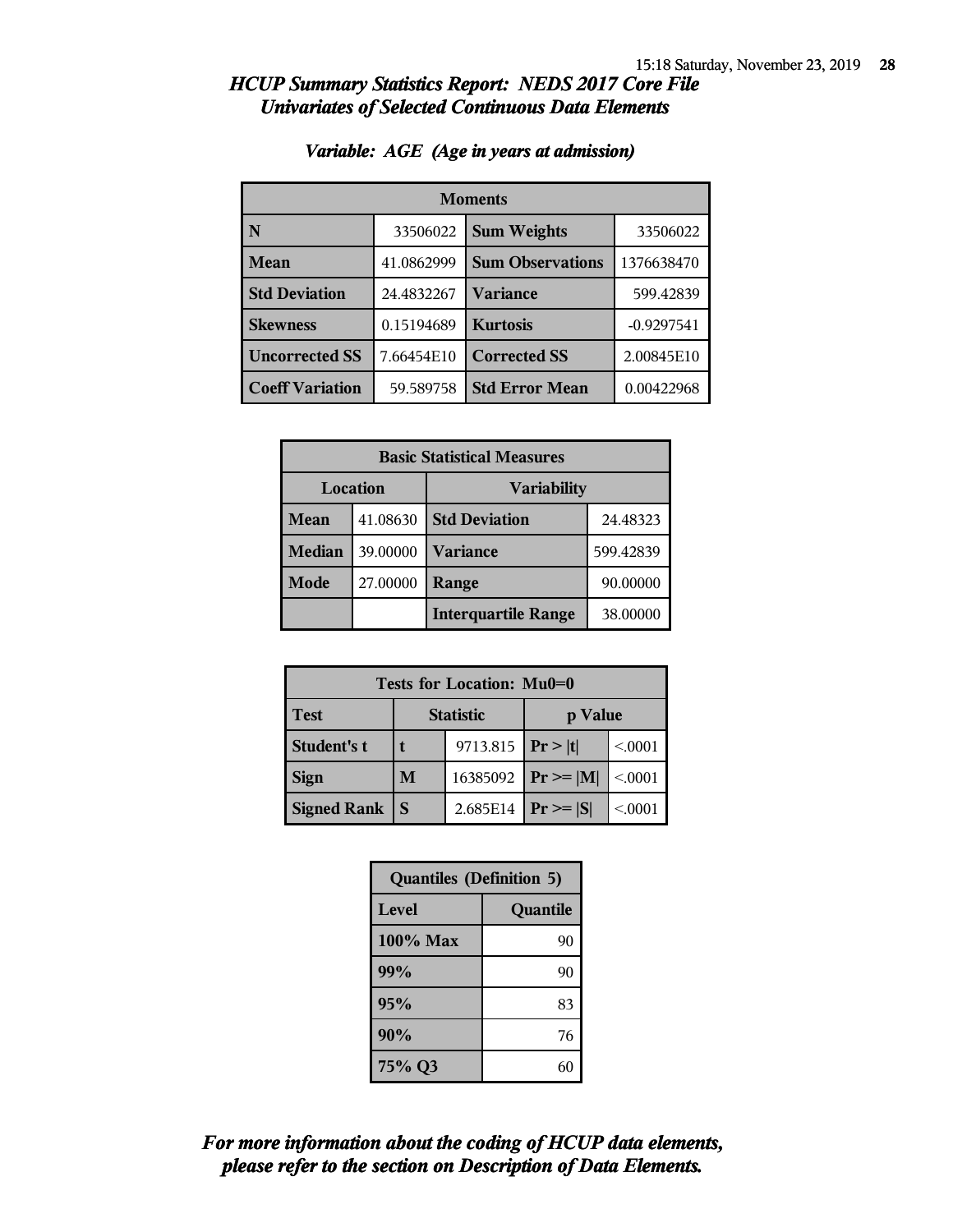| <b>Quantiles (Definition 5)</b> |          |  |
|---------------------------------|----------|--|
| Level                           | Quantile |  |
| 50% Median                      | 39       |  |
| 25% Q1                          | 22       |  |
| 10%                             | 7        |  |
| 5%                              | 2        |  |
| 1%                              | 0        |  |
| $0\%$ Min                       |          |  |

| <b>Missing Values</b>          |       |                   |                       |
|--------------------------------|-------|-------------------|-----------------------|
|                                |       | <b>Percent Of</b> |                       |
| <b>Missing</b><br><b>Value</b> | Count | All Obs           | <b>Missing</b><br>Obs |
|                                | 283   | 0.00              | 45.43                 |
| C                              | 340   | 0.00              | 54.57                 |
| Total                          | 623   | 0.00              | 100.00                |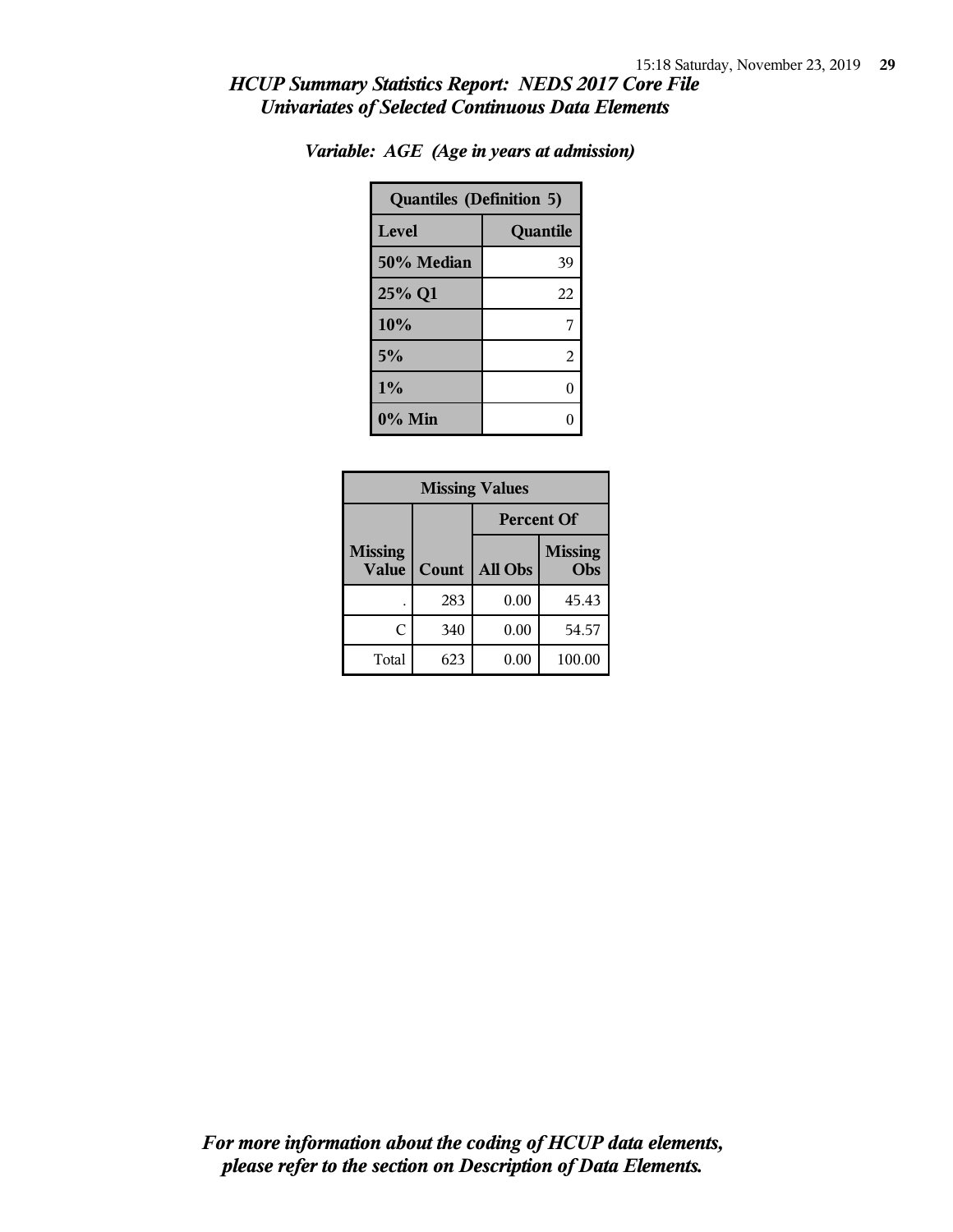| <b>Moments</b>         |            |                         |            |
|------------------------|------------|-------------------------|------------|
| N                      | 28992248   | <b>Sum Weights</b>      | 28992248   |
| <b>Mean</b>            | 3978.59002 | <b>Sum Observations</b> | 1.15348E11 |
| <b>Std Deviation</b>   | 5889.01357 | <b>Variance</b>         | 34680480.8 |
| <b>Skewness</b>        | 7.0711284  | <b>Kurtosis</b>         | 148.183939 |
| <b>Uncorrected SS</b>  | 1.46439E15 | <b>Corrected SS</b>     | 1.00547E15 |
| <b>Coeff Variation</b> | 148.017603 | <b>Std Error Mean</b>   | 1.09370856 |

#### *Variable: TOTCHG\_ED (Total charge for ED services)*

| <b>Basic Statistical Measures</b> |          |                            |          |
|-----------------------------------|----------|----------------------------|----------|
| Location                          |          | <b>Variability</b>         |          |
| <b>Mean</b>                       | 3978.590 | <b>Std Deviation</b>       | 5889     |
| <b>Median</b>                     | 2228.000 | <b>Variance</b>            | 34680481 |
| Mode                              | 1400.000 | Range                      | 781453   |
|                                   |          | <b>Interquartile Range</b> | 3294     |

| Tests for Location: Mu0=0       |   |          |               |        |
|---------------------------------|---|----------|---------------|--------|
| <b>Test</b><br><b>Statistic</b> |   |          | p Value       |        |
| Student's t                     |   | 3637.706 | Pr> t         | < 0001 |
| <b>Sign</b>                     | M | 14496124 | $Pr \geq  M $ | < 0001 |
| <b>Signed Rank</b>              | S | 2.101E14 | $Pr \geq  S $ | < 0001 |

| <b>Quantiles (Definition 5)</b> |        |  |
|---------------------------------|--------|--|
| <b>Level</b><br>Quantile        |        |  |
| $100\%$ Max                     | 781553 |  |
| 99%                             | 28097  |  |
| 95%                             | 13322  |  |
| 90%                             | 8722   |  |
| 75% Q3                          | 4429   |  |